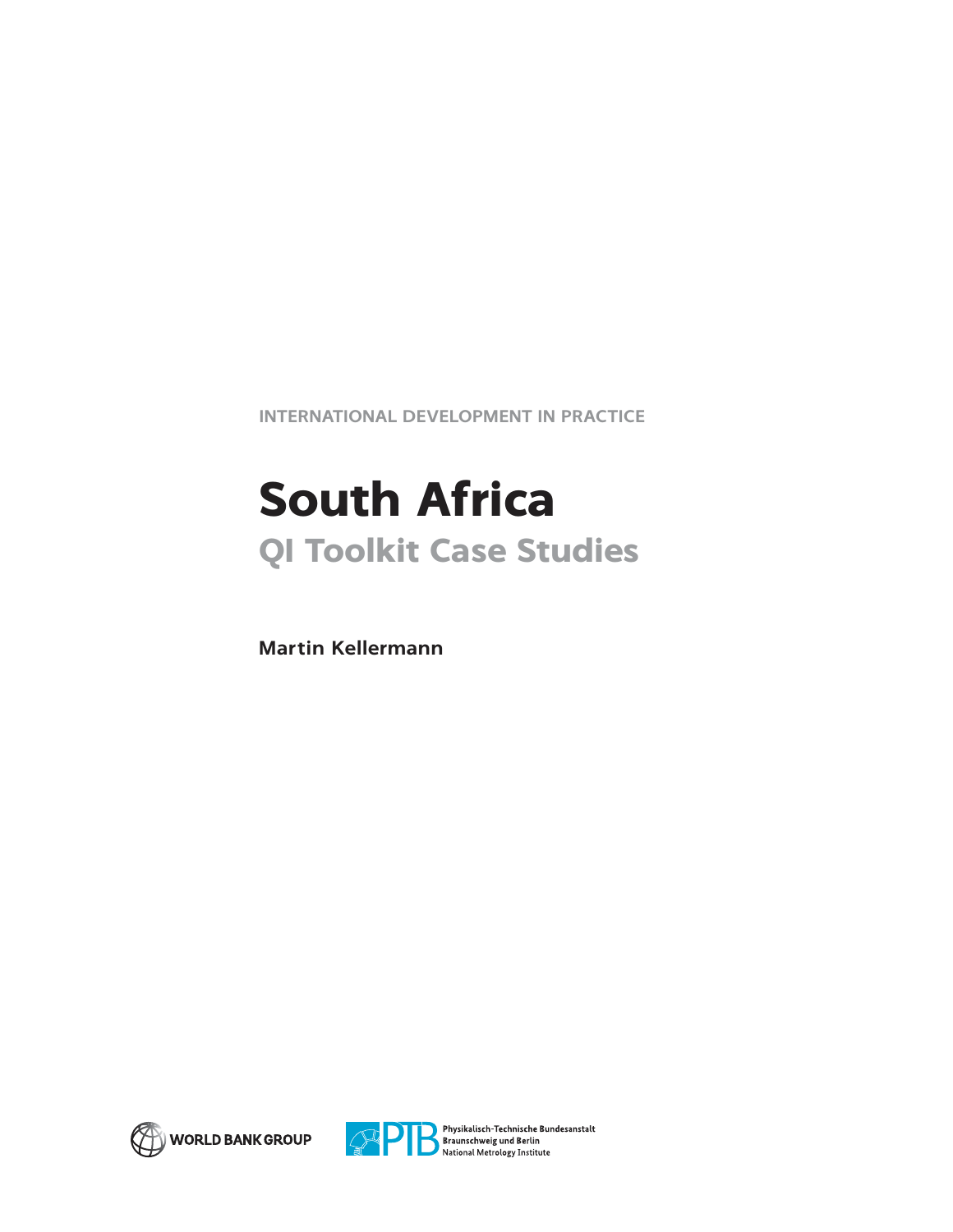© 2019 by International Bank for Reconstruction and Development / The World Bank and Physikalisch-Technische Bundesanstalt (PTB) 1818 H Street NW, Washington, DC 20433 Telephone: 202-473-1000; Internet: www.worldbank.org

Some rights reserved

1 2 3 4 22 21 20 19

Books in this series are published to communicate the results of Bank research, analysis, and operational experience with the least possible delay. The extent of language editing varies from book to book.

This work is a product of the staff of The World Bank with external contributions. The findings, interpretations, and conclusions expressed in this work do not necessarily reflect the views of The World Bank, its Board of Executive Directors, or the governments they represent, or those of PTB. The World Bank and PTB do not guarantee the accuracy of the data included in this work. The boundaries, colors, denominations, and other information shown on any map in this work do not imply any judgment on the part of The World Bank and/or PTB concerning the legal status of any territory or the endorsement or acceptance of such boundaries.

Nothing herein shall constitute or be considered to be a limitation upon or waiver of the privileges and immunities of The World Bank, all of which are specifically reserved.

#### **Rights and Permissions**



This work is available under the Creative Commons Attribution 3.0 IGO license (CC BY 3.0 IGO) http:// creativecommons.org/licenses/by/3.0/igo. Under the Creative Commons Attribution license, you are free to copy, distribute, transmit, and adapt this work, including for commercial purposes, under the following conditions:

- **Attribution**—Please cite the work as follows: Kellermann, Martin. 2019. "South Africa: QI Toolkit Case Studies." International Development in Practice. World Bank, Washington, DC; Physikalisch-Technische Bundesanstalt, Braunschweig, Germany. License: Creative Commons Attribution CC BY 3.0 IGO
- **Translations**—If you create a translation of this work, please add the following disclaimer along with the attribution: *This translation was not created by The World Bank and should not be considered an official World Bank translation. The World Bank shall not be liable for any content or error in this translation.*
- **Adaptations**—If you create an adaptation of this work, please add the following disclaimer along with the attribution: *This is an adaptation of an original work by The World Bank. Views and opinions expressed in the adaptation are the sole responsibility of the author or authors of the adaptation and are not endorsed by The World Bank.*
- **Third-party content**—The World Bank does not necessarily own each component of the content contained within the work. The World Bank therefore does not warrant that the use of any third-partyowned individual component or part contained in the work will not infringe on the rights of those third parties. The risk of claims resulting from such infringement rests solely with you. If you wish to re-use a component of the work, it is your responsibility to determine whether permission is needed for that re-use and to obtain permission from the copyright owner. Examples of components can include, but are not limited to, tables, figures, or images.

All queries on rights and licenses should be addressed to World Bank Publications, The World Bank Group, 1818 H Street NW, Washington, DC 20433, USA; e-mail: pubrights@worldbank.org.

Cover photo: © monsitj / iStockphoto.com. Used with permission; further permission required for reuse. Cover design: Debra Naylor / Naylor Design Inc.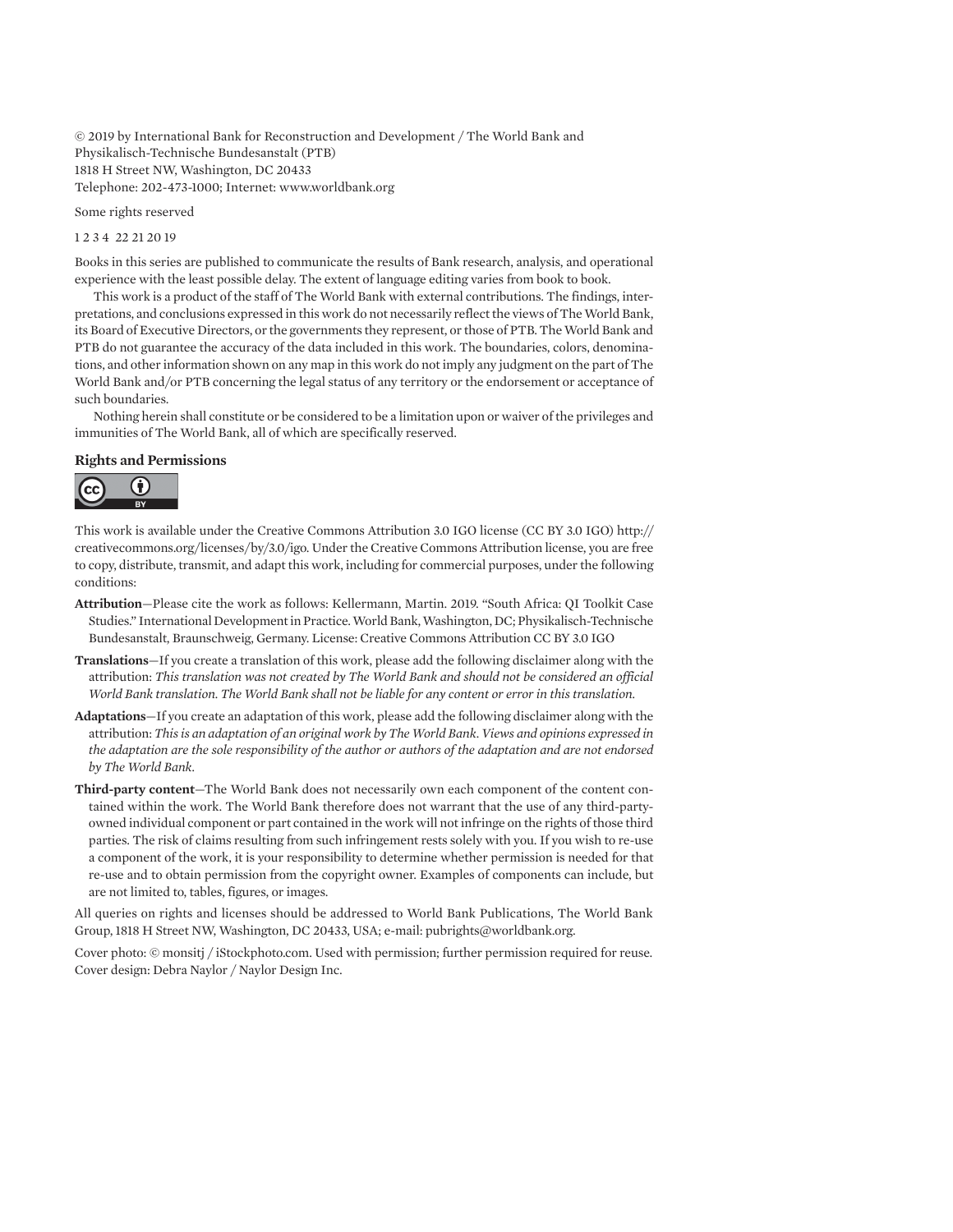### **Contents**

*Acknowledgments 215 About the Author 217 Abbreviations 219* Country context 221 Geography and peoples of South Africa 221 History of South Africa 222 Background of QI issues 222 Standards 222 Metrology 223 Accreditation 223 Overall QI status, 1994–99 223 The QI review 224 Objectives of the review 225 Scope of the QI review 225 Recommendations of the QI review 227 Standards and compulsory specifications 227 Technical regulations 228 Metrology 229 Accreditation 229 Conformity assessment 230 Implementation of QI review recommendations 231 Technical regulation 231 South African Bureau of Standards (SABS) 232 The National Metrology Laboratory (NML) 235 Accreditation 235 Remaining implementation challenges 236 Key success factors and lessons learned 236 Government commitment and leadership 236 The QI organizations 237 Timeline of QI reengineering 237 Conclusion 238 Notes 238 References 239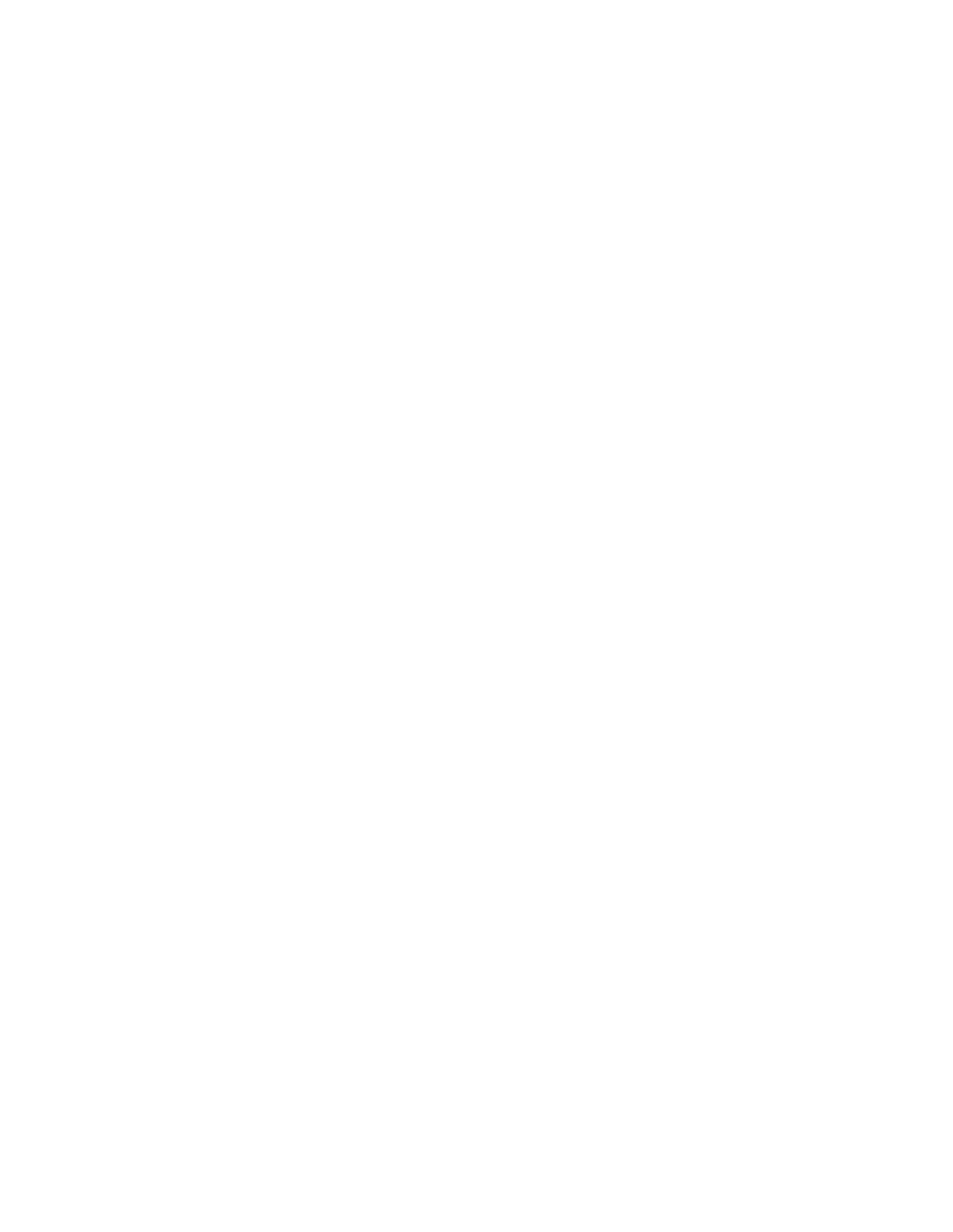## **Acknowledgments**

The content of this publication was developed jointly by the World Bank Group and the National Metrology Institute of Germany (PTB). The preparation of this toolkit was initiated by Christine Zhenwei Qiang, practice manager for the Global Investment and Competition Unit of the World Bank's Macroeconomics, Trade & Investment (MTI) Global Practice. It was subsequently led by Catherine Masinde, practice manager for the MTI Global Practice's Global Business Regulation Unit. The principal author of this toolkit is global quality infrastructure (QI) consultant Martin Kellermann.

The World Bank and PTB team that oversaw and contributed heavily to this publication consisted of Andrei Mikhnev, World Bank lead private sector specialist; Wafa Aranki, World Bank senior private sector specialist; Bin Zhai, World Bank private sector specialist; Susanne Wendt, PTB project coordinator; Solomon Stavis, World Bank consultant; and Alexis Valqui, PTB consultant.

The team would like to thank Marion Stoldt, Ulf Hillner, Selma Rasavac, and Miles McKenna for their excellent suggestions and thoughtful contributions.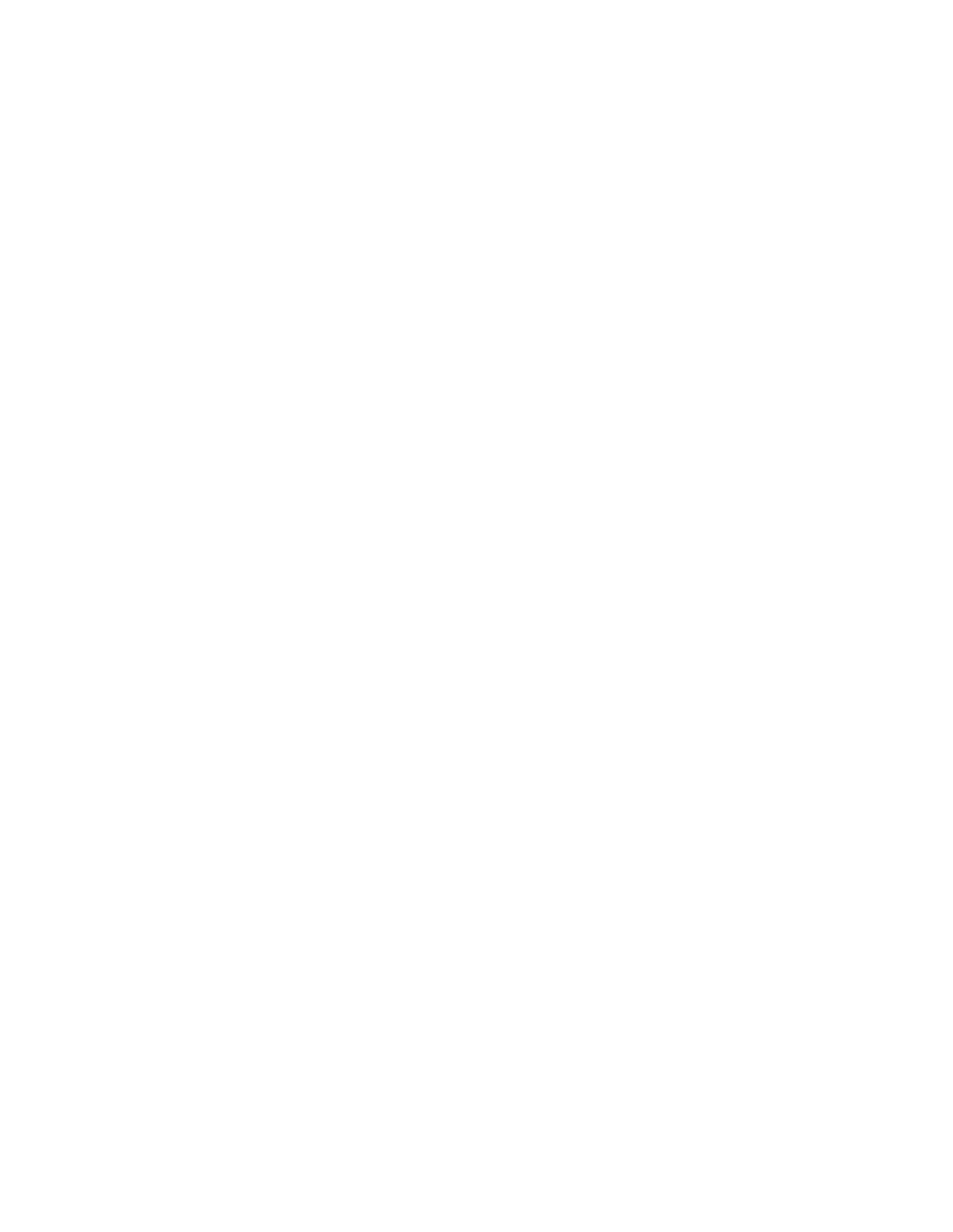### **About the Author**

**Martin Kellermann** has more than 40 years of experience working in quality infrastructure (QI), first in the South African Bureau of Standards and thereafter as a consultant all over the world. He has worked in Central Asia, the Middle East, East Africa, West Africa, and East Asia, advising governments and QI institutions on policy, strategy, and the reengineering of business activities, as well as facilitating the drafting of national quality policies and QI legislation. During this time, he worked with the World Bank, National Metrology Institute of Germany, International Organization for Standardization, International Trade Centre, United Nations Industrial Development Organization, United Nations Development Programme, and many other organizations, and he has contributed to and authored multiple publications on QI.

Kellermann holds a master's degree in mechanical engineering from Pretoria University. He has also studied accountancy at the University of the Witwatersrand's Graduate School of Business Administration and participated in the Executive Education Program of the Haas School of Business, University of California, Berkeley. Currently, Kellermann lives with his wife in South Africa.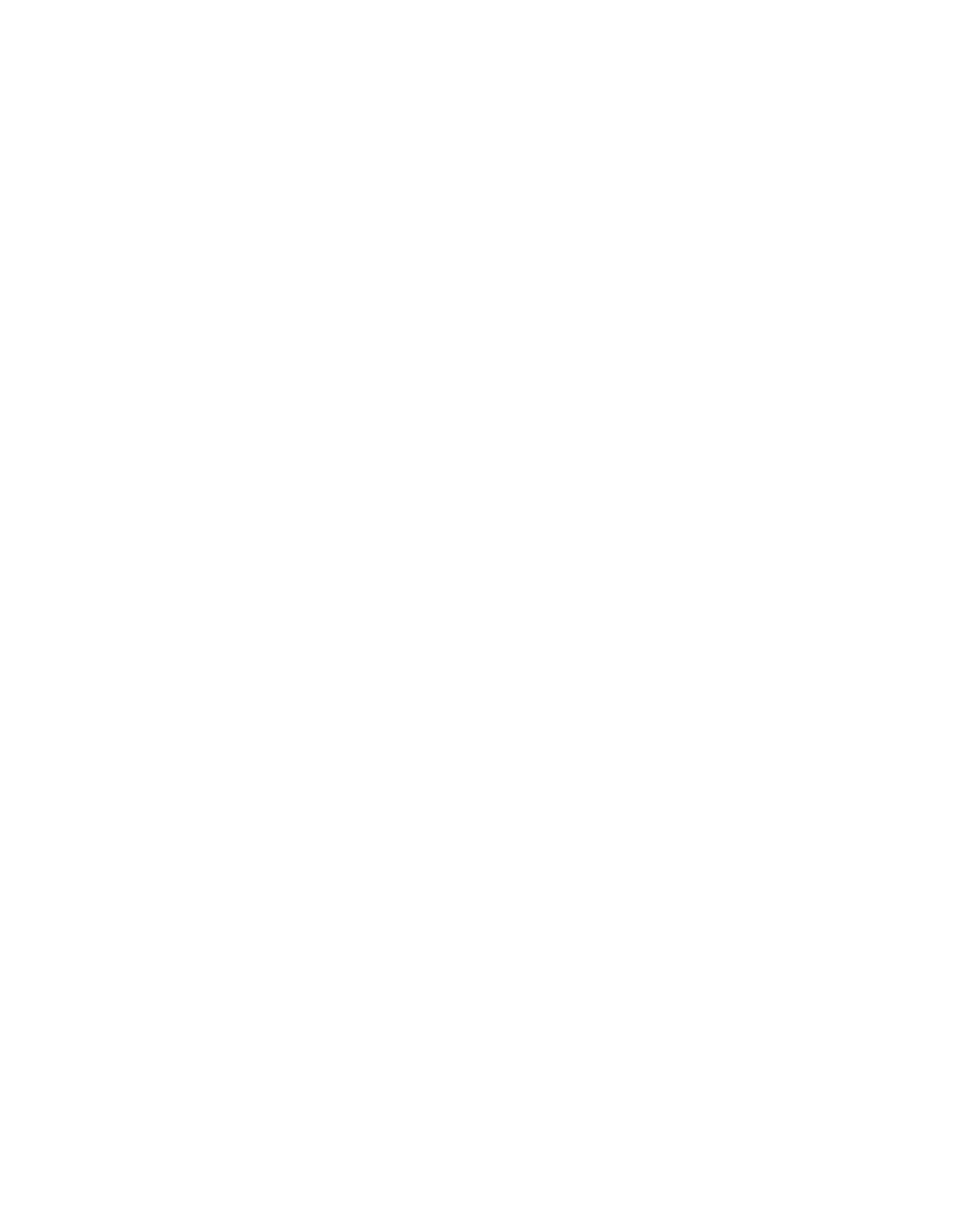# **Abbreviations**

| <b>ANC</b>    | <b>African National Congress</b>                          |
|---------------|-----------------------------------------------------------|
| <b>BIPM</b>   | International Bureau of Weights and Measures              |
| <b>CSIR</b>   | Council for Scientific and Industrial Research            |
| <b>DTI</b>    | Department of Trade and Industry                          |
| EU            | European Union                                            |
| <b>TAF</b>    | <b>International Accreditation Forum</b>                  |
| <b>ILAC</b>   | <b>International Laboratory Accreditation Cooperation</b> |
| MoA           | memorandum of agreement                                   |
| <b>NEDLAC</b> | National Economic Development and Labour Council          |
| <b>NMISA</b>  | National Metrology Institute of South Africa              |
| <b>NML</b>    | National Metrology Laboratory                             |
| <b>NRCS</b>   | National Regulator for Compulsory Specifications          |
| <b>NRF</b>    | National Research Foundation                              |
| <b>NTRF</b>   | National Technical Regulation Framework                   |
| QI            | quality infrastructure                                    |
| <b>SABS</b>   | South African Bureau of Standards                         |
| <b>SADC</b>   | Southern African Development Community                    |
| <b>SANAS</b>  | South African National Accreditation Service              |
| <b>SDO</b>    | standards development organizations                       |
| <b>TBT</b>    | Technical Barriers to Trade                               |
| <b>WTO</b>    | World Trade Organization                                  |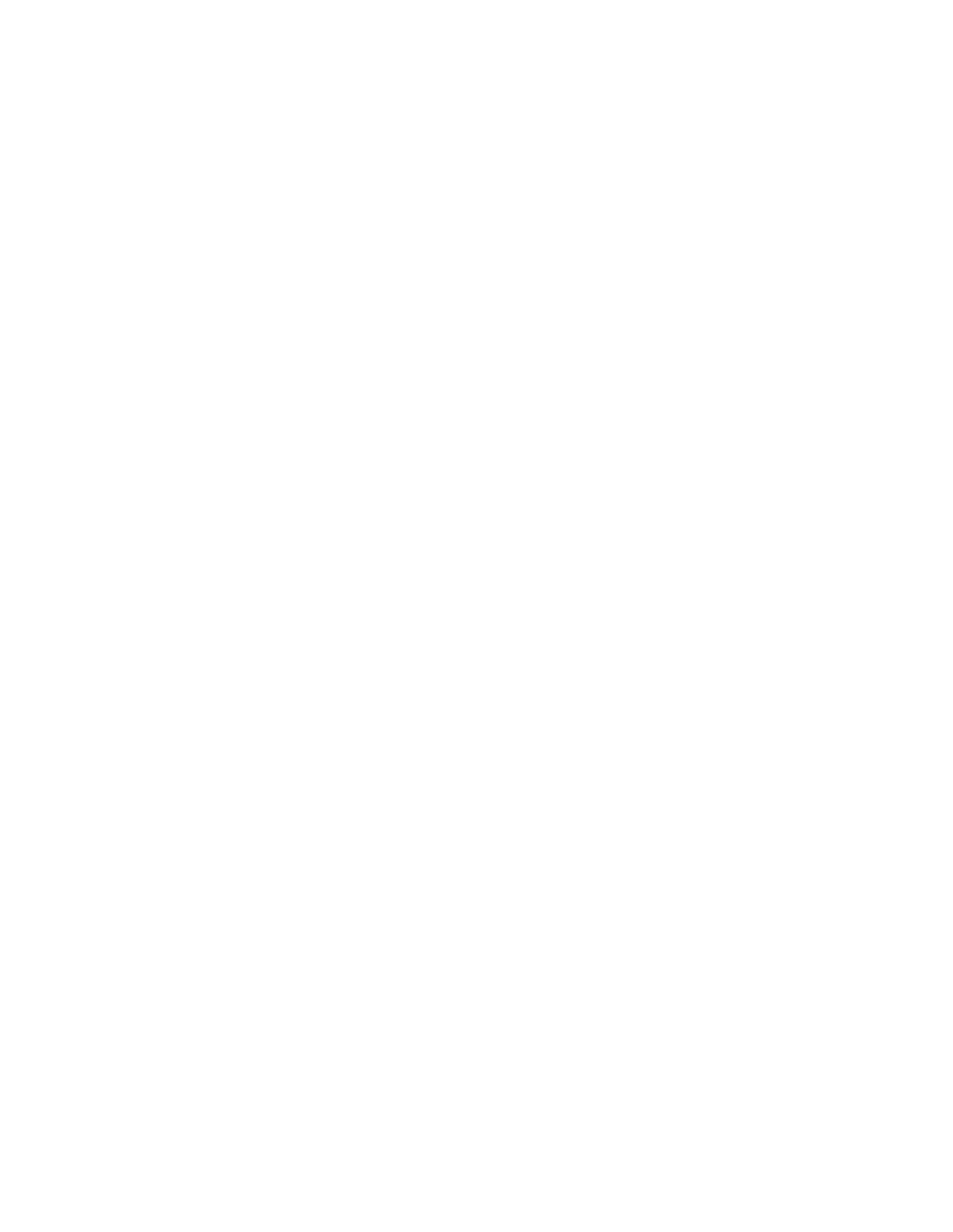# **South Africa** *QI Toolkit Case Studies*

*Abstract: South Africa reengineered its quality infrastructure (QI) after 1994 when the country moved from the previous apartheid dispensation to become a fullfledged democracy. During this transition, the business environment changed from an internally focused one—largely driven by the economic sanctions South Africa had endured during the apartheid era—to an open-market one. The business environment had to compete with foreign companies that flooded South Africa. The QI had to change accordingly, from a mostly inward-focused one to one that had to connect with the international QI community and gain recognition. The reengineering of South Africa's QI was overseen by the Department of Trade and Industry (the ministry responsible for the QI) and was implemented by the QI organizations themselves without support from foreign organizations.*

#### **COUNTRY CONTEXT**

#### **Geography and peoples of South Africa**

South Africa is the southernmost state in Africa. It is bounded on the south by 2,800 kilometers of coastline stretching along the South Atlantic and Indian Oceans; on the north by the neighboring countries of Botswana, Namibia, and Zimbabwe; on the east by Mozambique and Swaziland; and within by the kingdom of Lesotho (which its land area surrounds). South Africa is the 25th-largest country in the world by land area and, with close to 53 million people, the world's 24th-most populous nation.

South Africa is also home to a multiethnic society encompassing a wide variety of cultures, languages, and religions. Its pluralistic makeup is reflected in the Constitution's recognition of 11 official languages, which is among the highest number of any country in the world. Two of these languages are of European, and the others of African, origin.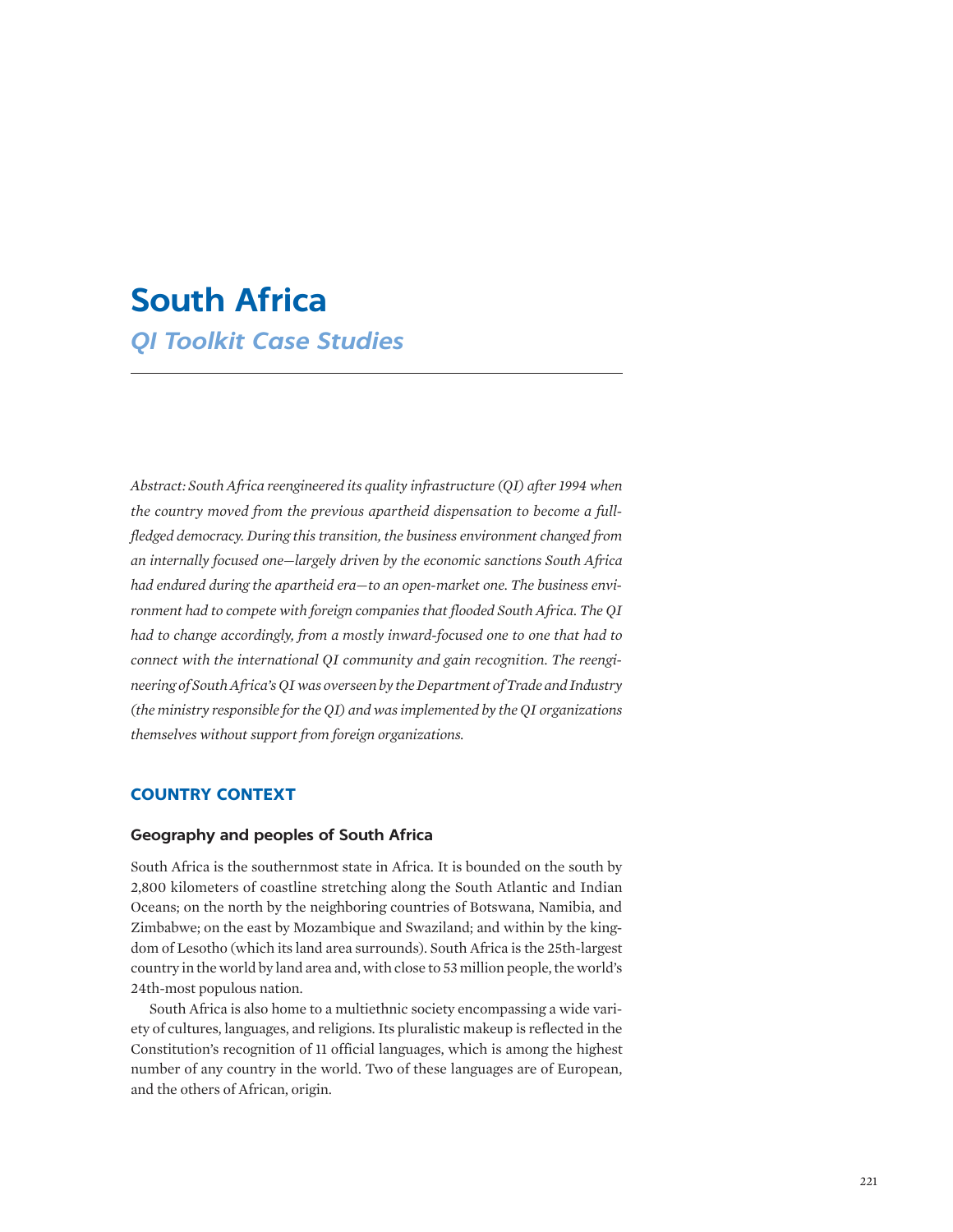#### **History of South Africa**

South Africa became a republic in 1961, when the British monarch was abolished as head of the state. In the same year, South Africa left the Commonwealth of Nations and was readmitted only in 1994. The system of legally institutionalized racial segregation and discrimination known as "apartheid" (from Afrikaans, "being apart")—characterized as such by the National Party, which came to power in whites-only elections in 1948—put South Africa at odds with the international community, which progressively subjected the country to political and financial sanctions. The African National Congress (ANC), established in 1909, became the major resistance movement, demanding a nonracial society and an end to discrimination. In the 1970s and 1980s, the ANC resorted to violence when dialogue proved to be ineffective. The ANC was banned in 1960, and its leaders were incarcerated, the most notable being Nelson Mandela.

At the beginning of the 1990s, the government took decisive steps to end the system of apartheid. It freed Nelson Mandela, unbanned the ANC, and started negotiations for a nonracial political system. The first free elections took place in 1994, and the ANC won by a landslide. All of a sudden, South Africa was no longer the pariah of the international community, but was welcomed everywhere with open arms. The whole world sought to trade with South Africa as its borders were opened.

#### **BACKGROUND OF QI ISSUES**

The changes brought about by the new political dispensation in the 1990s had a profound impact on business and society—developments that also left their mark on the quality infrastructure (QI). Before 1994, as a result of the many sanctions it had endured since the 1960s, South Africa followed, of necessity, a self-sufficiency or replacement policy regarding imported products. Hence, many businesses were totally inward-focused, and the QI provided services that supported them in this endeavor. Once a fully democratic government came to power in 1994, the QI had to adept fairly rapidly to a completely new situation, one of open borders and intense international competition, rather than an inward-looking self-sufficiency paradigm.

#### **Standards**

The national QI of South Africa has a long history (Pelser 1995). Standardization was required in the furiously developing gold industry, and as far back as 1912 the South African Engineering Standards Committee was recognized by the British Standards Engineering Committee, both of which changed their structures to that of associations in 1918. The South African Engineering Standards Association morphed into the South African Standards Institution (SASI) in the 1930s.

After World War II, some eminent industrialists in South Africa asked the government to establish a national standards body with legal standing, because the country was starting to industrialize. The South African Bureau of Standards (SABS) was established by an act of Parliament in 1945. Although SABS was initially established as an independent organization, the cabinet decided to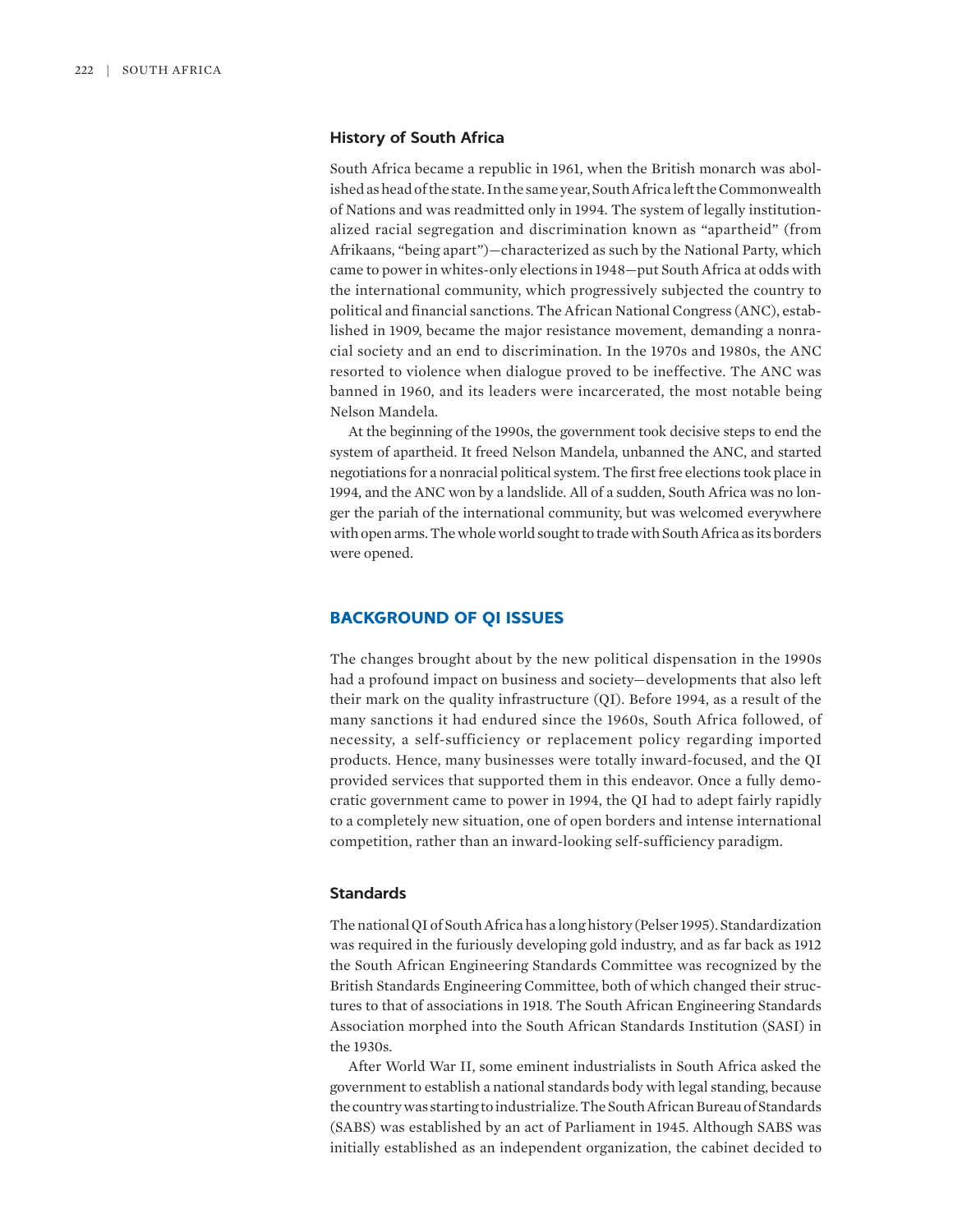merge SABS with the Council for Scientific and Industrial Research (CSIR) in 1956. However, the merger was not a happy one. The two organizations were separated again in 1960 after acrimonious clashes in the senior management ranks.

#### **Metrology**

The National Metrology Laboratory (NML) was established in 1945, just after World War II, as part of the CSIR. South Africa signed the Metre Convention in 1964,<sup>1</sup> even though it had utilized the International System of Units (SI) for scientific purposes for many years. On the other hand, the country also used the weights and measures of the British Imperial System (such as the mile, foot, pounds, gallons, and others) in normal life.

South Africa started metricating in an intense campaign during the 1960s and early 1970s. By July 1974, an act of Parliament designated the SI system as the country's only legal measurement system, and metrication was considered to be completed by 1978. The NML was now a small division within the CSIR, reporting to the CSIR management and board and subject to CSIR business strategies. At the technological level, the NML was well placed, with good research capabilities and world-class physical measuring equipment under its control.

#### **Accreditation**

Accreditation had a much more convoluted path than the other QI fundamentals (standards and metrology) before it stabilized in the 1990s (McDowell 2000). Both SABS and the CSIR were mandated through their enabling legislation to accredit laboratories. SABS started accrediting civil engineering laboratories in the 1980s and inspection bodies in the early 1990s. The NML established the National Calibration Service (NCS) in the middle 1970s and started accrediting calibration laboratories. It was broken off as a private company in 1991. Various ministries, such as Health, Labour, and others, accredited private companies to perform conformity assessment duties regarding various safety and health regulations. At the insistence of the Department of Trade and Industry  $(DTI)^2$  all accreditation activities of the NCS, SABS, and the CSIR were merged into the newly established South African National Accreditation Service (SANAS) by 1995, which gradually took over accreditation activities from other ministries as well.

#### **Overall QI status, 1994–99**

On the surface, the QI looked in good shape when the ANC government came to power in 1994. It was respected in international organizations and had kept pace with technological developments, even in the last decades of apartheid. But the ANC government wanted to be sure that it could meet the challenges of the new South Africa, which faced serious socioeconomic issues and that had to reintegrate quickly into the world trading system after decades of sanctions. At the same time, industry that had developed as a result of the need to become self-sufficient now had to be supported to become competitive in the light of fierce competition from abroad.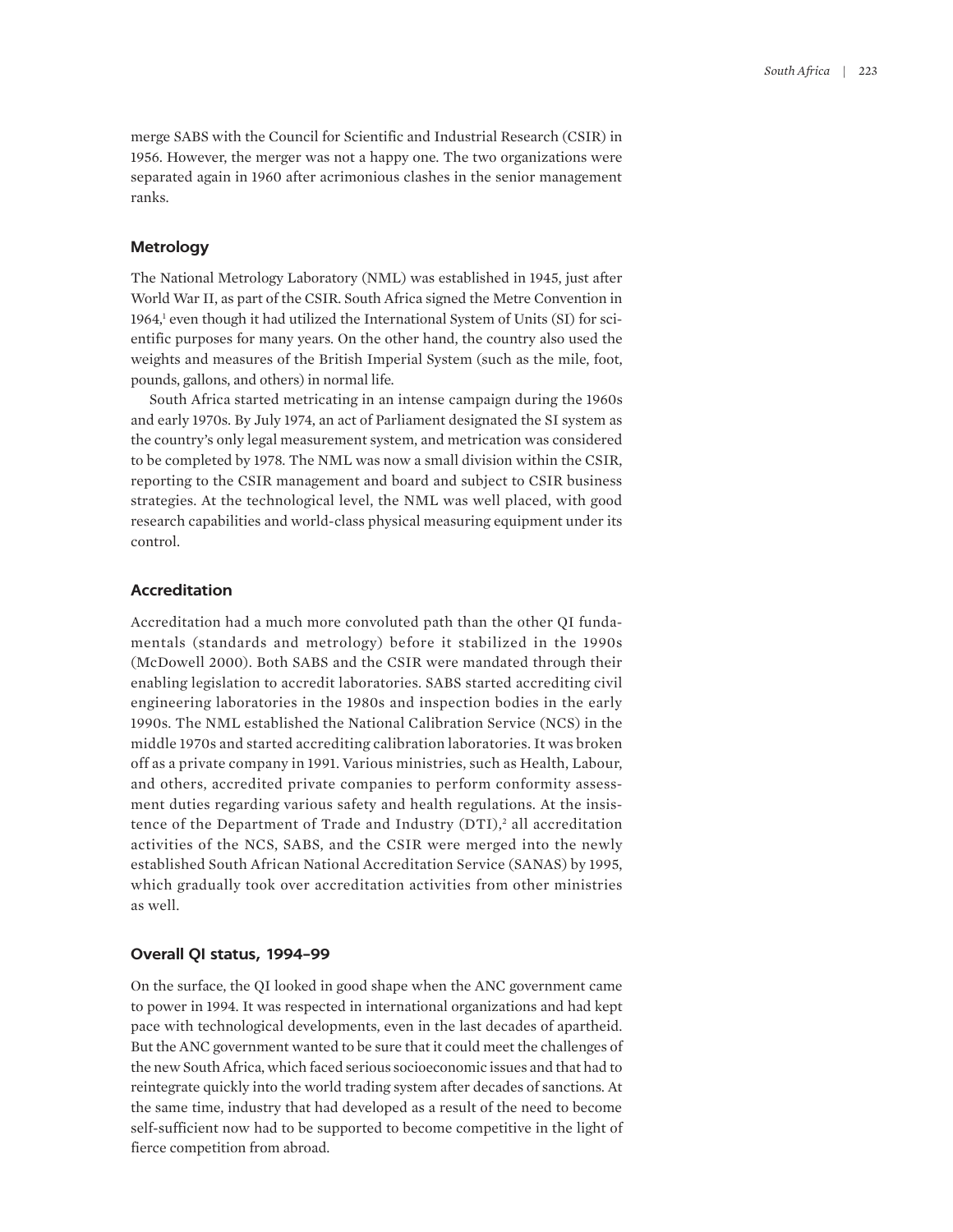**TABLE 1 Snapshot of quality infrastructure (QI) reform in South Africa** 

| <b>BEFORE REFORM</b>                                                                                                                                                           | <b>AFTER REFORM</b>                                                                                                                                                                                                                                                                                                                        |
|--------------------------------------------------------------------------------------------------------------------------------------------------------------------------------|--------------------------------------------------------------------------------------------------------------------------------------------------------------------------------------------------------------------------------------------------------------------------------------------------------------------------------------------|
| Only the South African Bureau of Standards (SABS)<br>developed and published national standards, each<br>identified by "SABS" preceding the standard<br>number.                | SABS was empowered to recognize other standards development<br>organizations (SDOs) to develop national standards, even though SABS<br>retained the right to publish them. The abbreviation identifying the standards<br>was changed to "SANS," for South African National Standard.                                                       |
| SABS was fully responsible for the administration of<br>compulsory specifications—national standards that<br>were declared mandatory by the Minister of Trade<br>and Industry. | The responsibility for administering compulsory specifications was moved<br>from SABS to a newly established National Regulator for Compulsory<br>Specifications (NRCS) under the Department of Trade and Industry.                                                                                                                        |
| Trade metrology was the responsibility of SABS.                                                                                                                                | Trade metrology was moved to the NRCS.                                                                                                                                                                                                                                                                                                     |
| The National Metrology Laboratory (NML) was a<br>division of the Council for Scientific and Industrial<br>Research (CSIR).                                                     | The NML was established as an independent organization of public law, and<br>its name was changed to the National Metrology Institute of South Africa<br>(NMISA).                                                                                                                                                                          |
| Accreditation services were provided by SABS, the<br>NML, and specific ministries.                                                                                             | The South African National Accreditation System (SANAS) was established first<br>as a not-for-profit private organization and later as an independent<br>organization of public law. All accreditation activities of other organizations<br>were taken over by SANAS, which became the only national accreditation<br>organization by law. |

For these reasons, the Department of Arts, Culture, Science and Technology commissioned an in-depth review of the whole science system by an international team in 1996.<sup>3</sup> This review indicated clearly that SABS, the CSIR, and other science councils were world-class, considering the size of South Africa and its economy. The outcome of this review did not result in a major shake-up of the QI.

A second major review—this time, of the "South African Standards, Quality Assurance, Accreditation, and Metrology (SQAM) Infrastructure"—was commissioned by the DTI in 1999. Conducted by a consortium of South African and Australian teams, this review (NEDLAC 2001) had a profound impact on the QI landscape in South Africa (table 1) and was at the time arguably one of the most thorough reviews of a QI anywhere in the world.

#### **THE QI REVIEW**

The DTI established the Standards and Environment Directorate in 1996. This directorate provided decisive leadership in terms of policy and implementation in the formative years of the new government regarding the development of the South African QI. It was instrumental in merging the accreditation activities of various organizations into SANAS, for example. During the many discussions with all the actors in the QI—each vehemently defending the status quo—it became abundantly clear that an independent, in-depth evaluation of the QI was indicated. The DTI therefore commissioned such a QI review through an international tender with sufficient funding to pay for it.

A South African–Australian consortium was awarded the tender in 1999, with the South African side (Bentley West Management Consultants Pty Ltd) providing the business and analysis expertise and the Australian side (a consortium of Standards Australia, Commonwealth Scientific and Industrial Research Organisation [CSIRO], and National Association of Testing Authorities [NATA]) providing the QI expertise. The DTI set up a Counterpart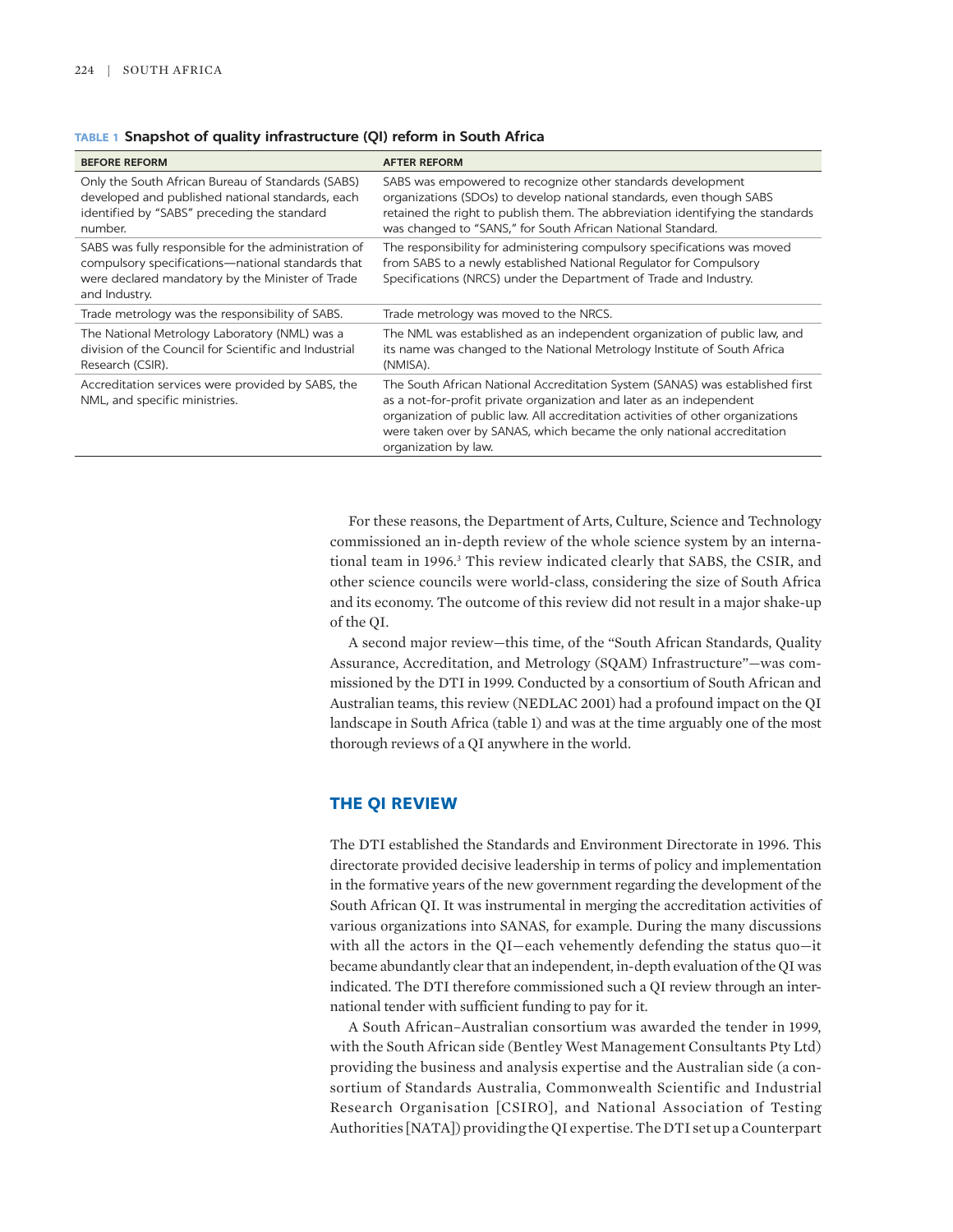Group to act as sounding board for the review team. The Counterpart Group was representative of the major QI organizations, organized industry, and the DTI. It met several times with the review team and contributed significantly to the effective outcome of the review. The DTI also established a website to communicate the intermediate and final results of the review to a much wider audience.

#### **Objectives of the review**

The main overall objective of the QI review was to improve and enhance the competitiveness of South Africa's industry, to ensure the health and safety of consumers, and to improve the overall socioeconomic conditions of South Africa by ensuring that the QI operates at optimum efficiency. The study related only to products and services. Other areas—such as environmental safety, eco-labeling, general health issues, and non-product-related legislation—were not covered. The technical objectives of the review were therefore to

- Evaluate the South African QI to identify shortcomings and recommend improvements to meet the needs of South African commerce, industry, and government;
- Determine which financial, effectiveness, and efficiency constraints, if any, hamper QI development; and
- Level the playing field by removing obstacles to competition, where appropriate.

The results would be used to advise business, labor, and government on the formulation of a holistic national QI policy and the relevant roles of these three stakeholder groups in implementing such a policy. In the process, the effects of such policies elsewhere in the world were taken into consideration. Eight subsystems of the QI were evaluated to a greater or lesser extent: government and international liaison, standardization, accreditation, conformity assessment, metrology, legal metrology, funding, legal system, and promotion of quality.

#### **Scope of the QI review**

The approach of the QI review was based on building an understanding of the issues at hand, gathering the required information, conducting in-depth analysis, and formulating recommendations as appropriate (figure 1).



**Process of QI review in South Africa, 2000**



*Source:* NEDLAC 2001. *Note:* QI = quality infrastructure.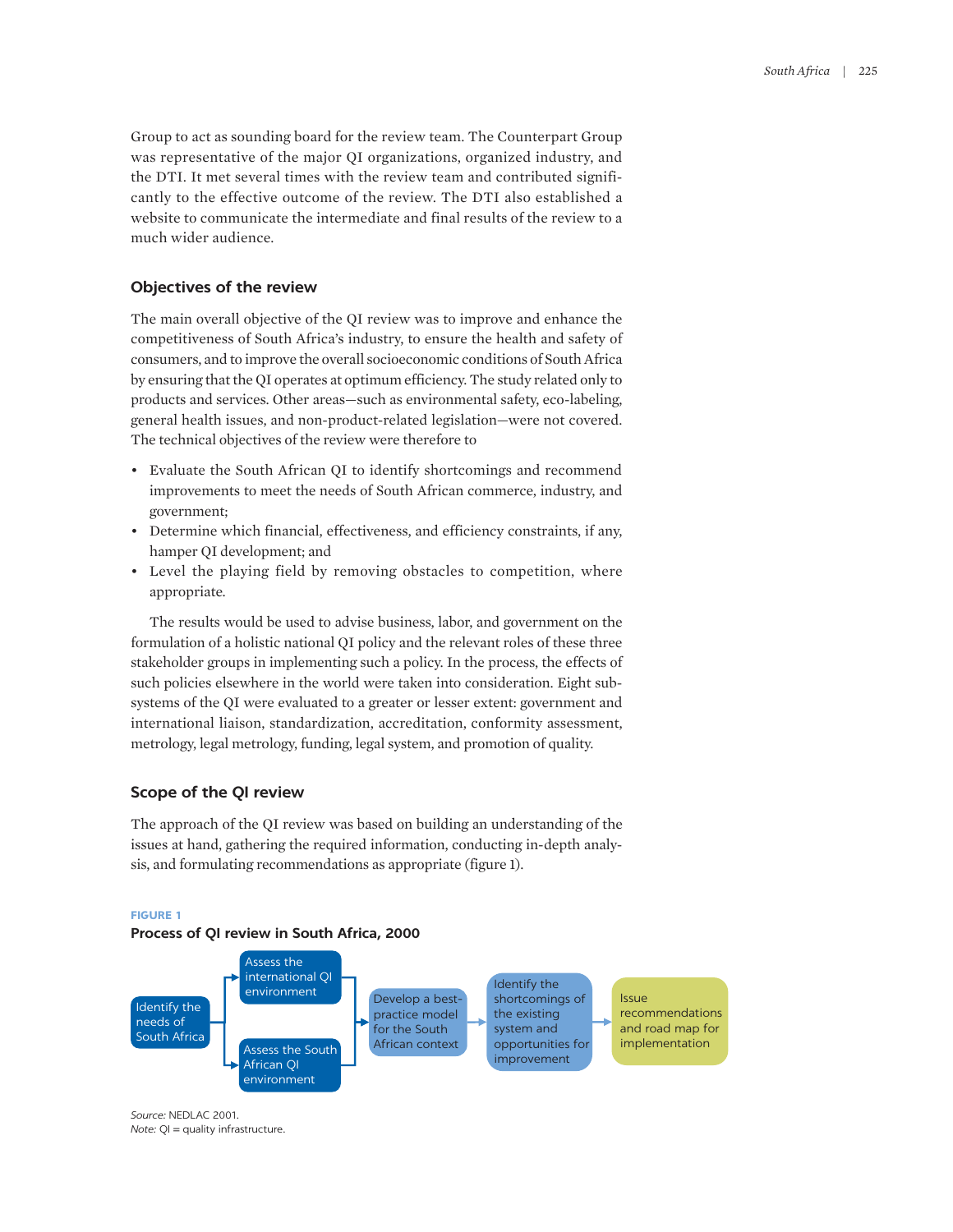#### *Identifying the needs of South Africa*

The needs of South Africa that the QI must fulfill were the underlying factors that had to be considered in the assessment of the domestic and international QI landscape to develop proposals for an optimum QI. The country's needs were determined from four perspectives:

- *International trends and developments* that would have an impact on the QI as well as the environment in which it operates. An assessment of key drivers at the international level was therefore conducted as part of the review.
- *National imperatives* were established by an assessment of the overall economic and social environment of South Africa.
- *Needs of stakeholder groups*—including the government, industry (with specific attention to small and medium enterprises, SMEs), labor, consumers, the QI institutions, and other organizations active in the QI arena—were established through a variety of mechanisms: public hearings, formal submissions, a questionnaire-based industry survey, discussions with primary institutions, roundtable discussions with industry representatives, and an assessment of prior research in this area. Nearly 120 individual stakeholders, representative of all stakeholder groups, provided input through one or more of these mechanisms.
- *The current status of QI development and performance* was considered. The identification of this "baseline" situation was imperative to identify strengths and weaknesses and to develop appropriate recommendations. Various practicalities and realities that affect the viability of recommendations were also identified.

#### *Assessing the international and domestic QI environment*

An extensive survey of the international and domestic QI was conducted from a broad perspective that included fundamental issues relating to strategy, governance, functions, funding, and performance.

The international survey consisted of visits to a group of targeted countries as well as a questionnaire-based survey of other selected countries. The visited countries included Australia, Brazil, Malaysia, and the United Kingdom. The countries targeted by questionnaire included Colombia, Germany, Iceland, the Netherlands, New Zealand, Singapore, Sweden, and the United States. The international visits proved to be successful, with the study team able to visit most of the primary institutions within the targeted countries. Many institutions in these countries that were not visited participated by completing the questionnaire, thereby providing valuable additional insight into their environments and operations.

The domestic assessment included an analysis of the formal submissions received from primary QI institutions and other role players in the QI environment, as well as follow-up discussion sessions with the relevant organizations.

#### *Developing a best-practice model for the South African context*

The best-practice model developed represented the "best practices" that could be considered for adoption within the South African context. It was acknowledged that some needs were unique to South Africa as a middle-income nation and that some practices found in high-income countries might not be suitable for South Africa.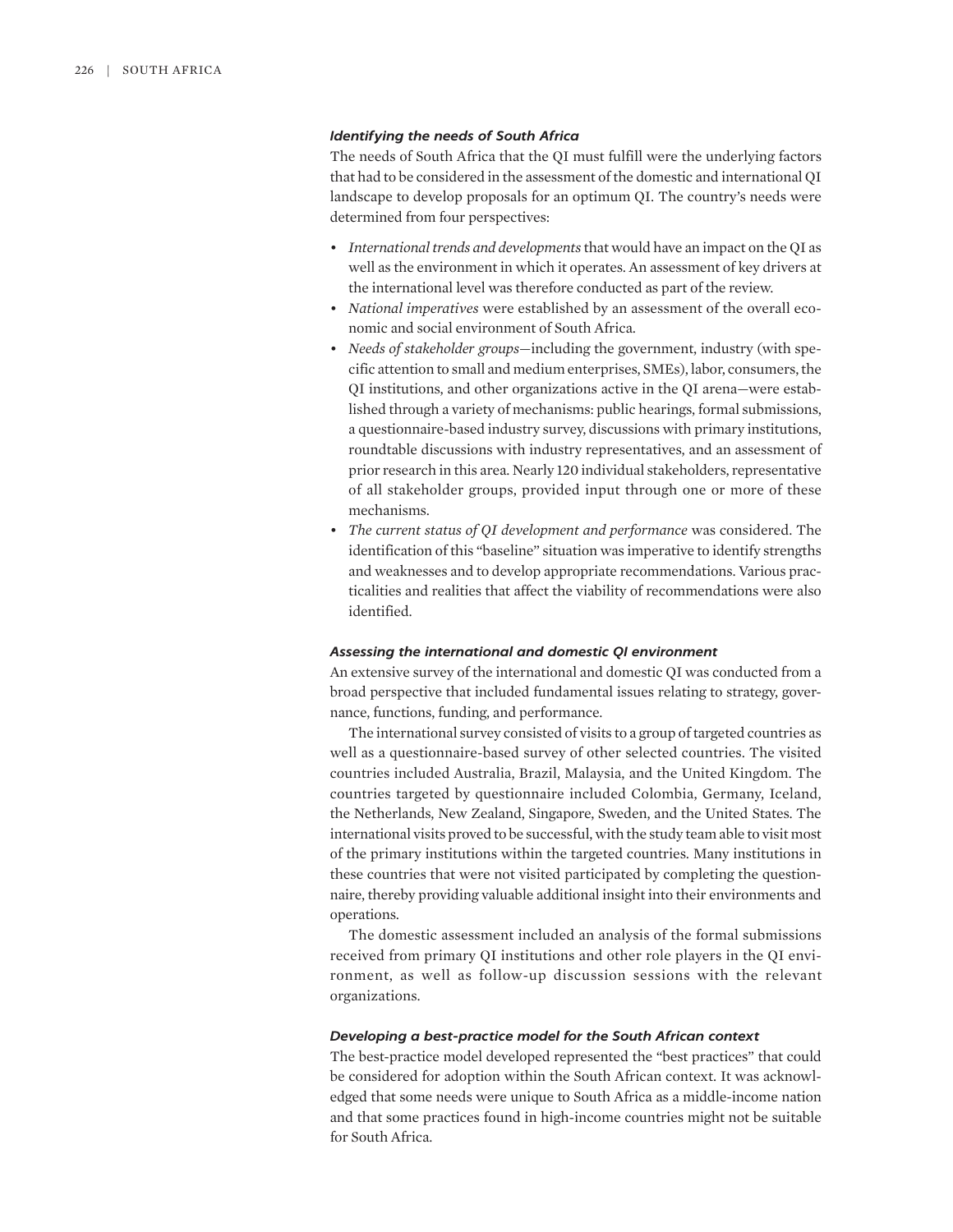Best practices were derived from the analysis of international and domestic practices, with the needs of South Africa taken as the common denominator for deciding which practices should be considered in the South African context and which ones were inappropriate. A comparison of the South African situation at that time with the derived best-practice model indicated specific areas of strength as well as areas for improvement.

#### *Identifying QI system shortcomings and opportunities for improvement*

Shortcomings were identified in several areas. Some of the higher-level ones included:

- The lack of a cohesive policy by the government, and specifically the DTI, regarding the QI and its responsibilities;
- The lack of an adequate management process in the government for funding the QI where relevant;
- Conflict of interest within SABS between its development of national standards and its management of the compulsory specifications;
- The low profile of the NML within the greater CSIR;
- The lack of recognition of SANAS by the whole government; and
- Fragmentation of South Africa's technical regulation regime.

Other shortcomings concerned operational areas where the South African QI did not function in accordance with international good practices.

#### *Issuing recommendations, and a road map for implementation*

Recommendations were formulated with a view to closing existing gaps within the South African QI and to exploiting opportunities. The viability of implementing such recommendations was considered, as well as the risks associated with implementation. The requirements for successfully implementing recommendations were therefore also broadly identified.

It was recognized that many recommendations would have to be implemented over a period of time. The conclusion to the review provided a high-level "road map" that outlined how the South African QI was expected to evolve over time. The ongoing relevance of and reaction to emerging influences were specific themes for the long term.

#### **RECOMMENDATIONS OF THE QI REVIEW**

The QI review, published in April 2001, listed 55 recommendations regarding a wide variety of QI and technical regulation issues (NEDLAC 2001). The main recommendations for the QI and technical regulation are summarized below under a few important headings.

#### **Standards and compulsory specifications**

SABS should be confirmed as the pinnacle national standards organization, with its prime responsibility being the development and publication of national standards. It should be given the mandate to "recognize" other standards development organizations (SDOs) once they meet specified requirements. These SDOs can then develop national standards, but SABS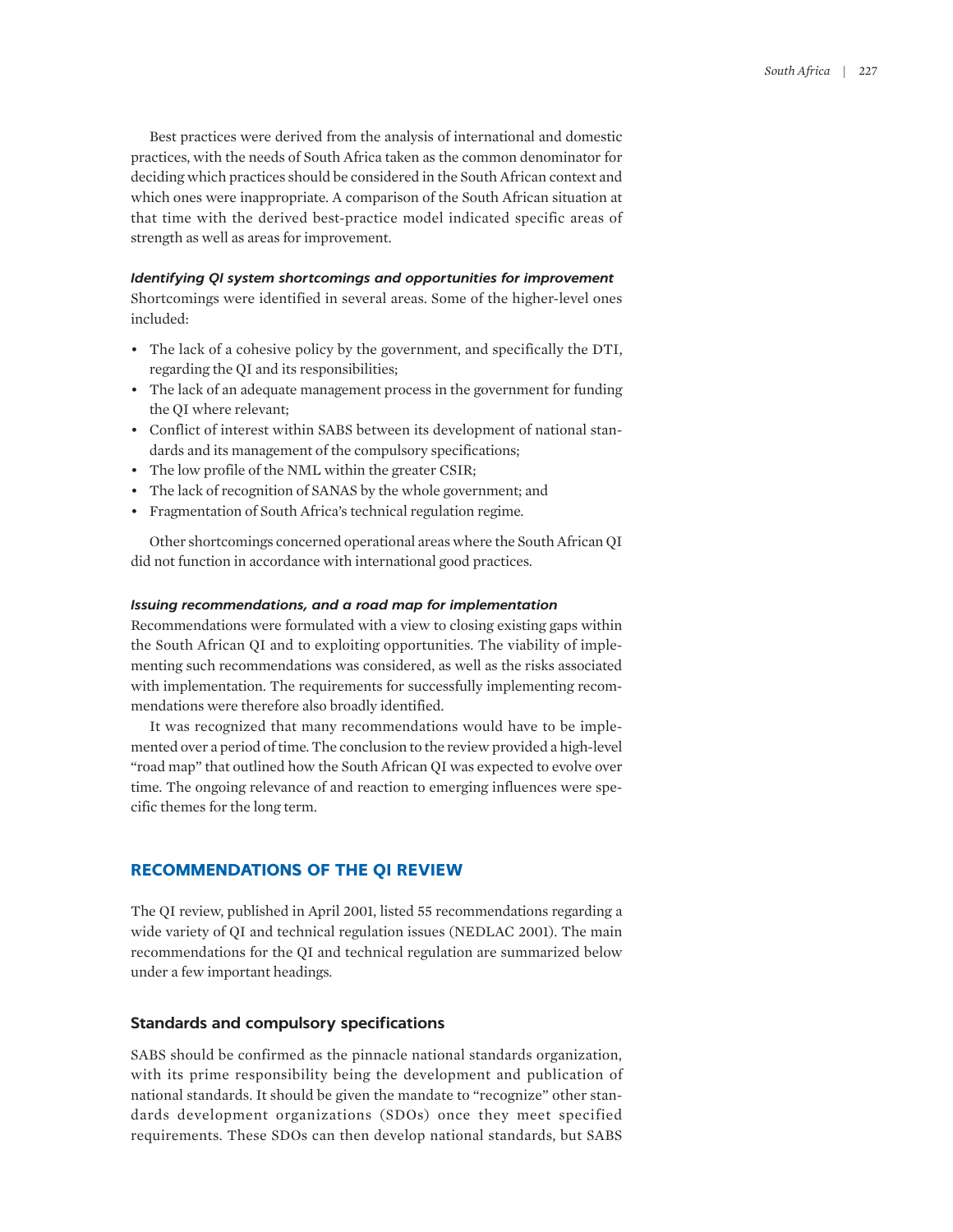retains the legal monopoly on their publication. Such a system will broaden the standards development capabilities of South Africa without losing the process compliance required by annex 3 of the World Trade Organization (WTO) Agreement on Technical Barriers to Trade (TBT Agreement), for example. It would also pave the way for ministries to more readily use standards as the basis for their regulations because, as recognized SDOs, they retain a measure of control over the content of the standard.

The national standards published by SABS were identified by a numbering system starting with "SABS" (for example, SABS 1234). This practice was seen as a barrier to the use of South African standards by other conformity assessment service providers. Furthermore, having the country in the designation of the national standard sends a clear message to users that the standards are "national standards," with all that that implies. It also reinforces the national role of the standards body and its agreement with the government. Hence, it was strongly recommended that, in the future, the SABS standards should be renamed "South African National Standards" (for example, SANS 1234).

SABS had a good track record in administering (that is, developing and implementing) the compulsory specifications (national standards that were declared mandatory by the Minister of Trade and Industry),<sup>4</sup> but there was some confusion in the minds of stakeholders between SABS's role as standards developer and its role in implementing regulatory requirements. There was also the potential overlap between its regulatory activities and those of other ministries, which could eventually lead to resentment and altercations, to the detriment of socioeconomic development. By clearly separating SABS's role as standards developer from the regulatory implementation of the same, this conflict of interest would be set aside. This would also pave the way for increasing the ministries' use of standards as the basis for technical regulation, as required by the WTO TBT Agreement, because there would no longer be a "competitive issue" between SABS and ministries regarding technical regulation.

Therefore, it was strongly recommended that the administration of compulsory specifications be separated from SABS and placed in an independent regulatory agency under the DTI. At the same time, the de facto monopoly that SABS enjoyed in conducting the inspection, testing, and certification of products falling within the scope of compulsory specifications should be set aside; that is, SABS should compete on a level playing field with other organizations, appropriately accredited and designated, in providing such services in the regulatory domain.

#### **Technical regulations**

There were significant problems with the South African system for management and control over technical regulations, which included compulsory specifications. The need for better coordination of formulation and review of technical regulations was identified as a common need. In South Africa, the problem was one of a system that was fragmented (multiple sources that generate regulations), a lack of knowledge of the existence of regulations, and technical regulations that were drafted without ensuring that all the elements of good regulatory practice are present.

The QI review recommended that the Office of Regulatory Reform be established to: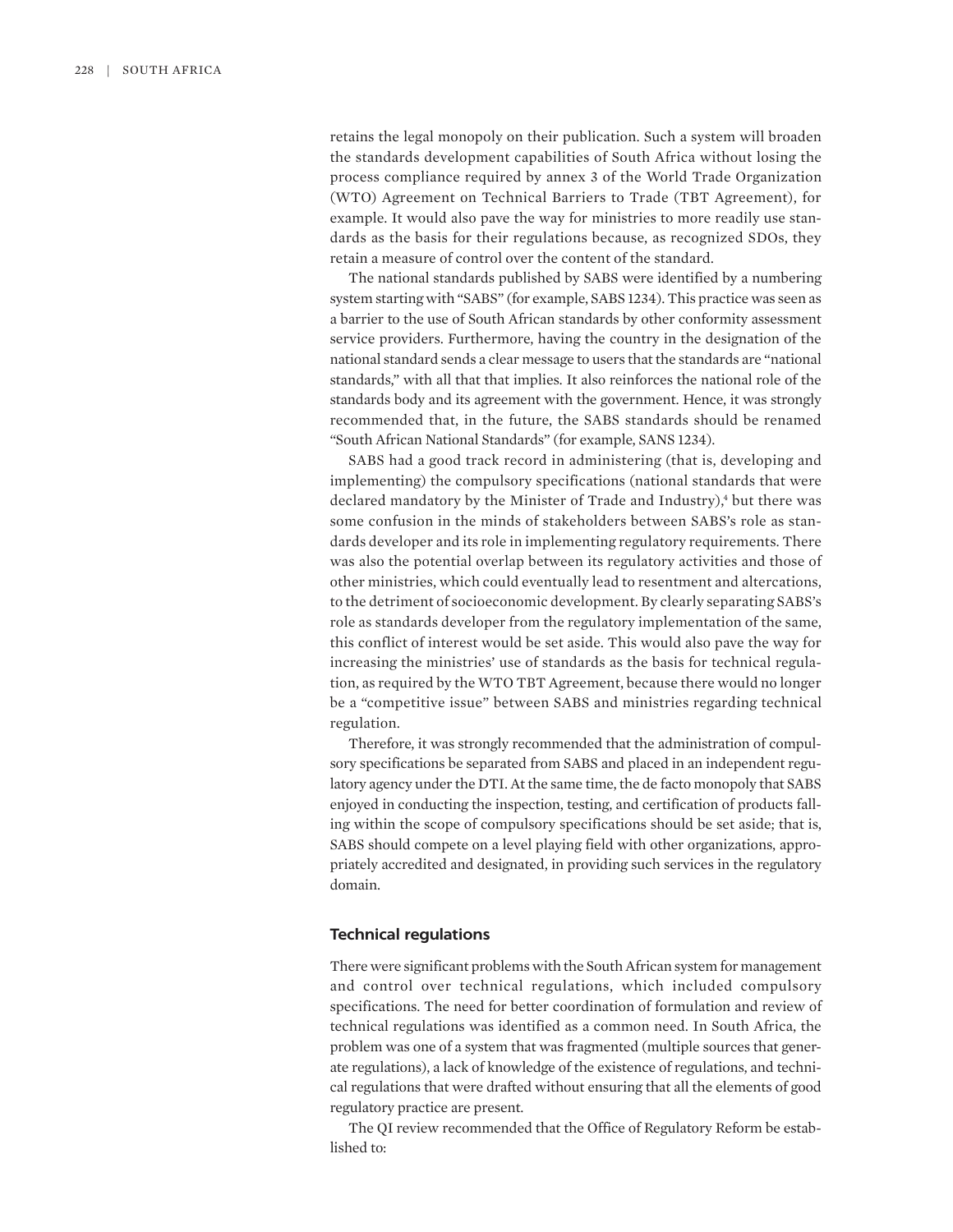- Review existing approaches for the formulation of technical regulations contained in legislation and legislative instruments, and develop a best-practice approach for technical regulation formulation;
- Conduct a comprehensive review of existing technical regulations contained in legislation, including legislation relevant to trade and legal metrology;
- Require that regulatory impact assessments be compulsory for all future formulations of technical regulations;
- Establish the principles for any regulatory marks used in South Africa; and
- Monitor any potential abuses of such regulatory marks and conformity assessment marks in both the voluntary and mandatory sectors.

#### **Metrology**

The NML was one of nine business units within the CSIR's Division for Manufacturing and Materials Technology (M&MTEK). The director of M&MTEK represented the NML on the CSIR senior management team. A memorandum of understanding (MoU) existed between the CSIR and DTI for the funding of the NML national activities, but stakeholders expressed concern that the CSIR's strategic drive to become less dependent on government funding and more commercialized was negatively affecting the NML's work for the public good. The NML was also largely hidden within the much larger CSIR, even though the CSIR was well known in industry. At the international and regional levels, the NML was well respected. The NML was not considered a threat to independent laboratories; in fact, it supported their development and technical competency.

To give the NML its unique identity, the review recommended that the NML become a fully independent entity (with its own governance, advisory board, and a separate budget) but still within the CSIR. That is, it stopped short of recommending that the NML be totally separated from the CSIR, citing its relatively small size as the major constraint. Attaching the NML to another QI organization was not considered a viable option in the South African context. It would, as is the case all over the world, continue to have to be funded largely by the government.

#### **Accreditation**

The establishment of the South African National Accreditation Service (SANAS) was the outcome of a cabinet memorandum. Its forerunner was the National Calibration Service (NCS), augmented by SABS's laboratory accreditation activities. SANAS was established as a "not-for-profit" private company under South African commercial legislation (the Companies Act). After its establishment, the DTI and SANAS signed a memorandum of agreement (MoA) that provided for the recognition of SANAS as the DTI's accreditation body and for some of its funding to come from the DTI. The review concluded that the private company status of SANAS gave it certain advantages regarding its business practices and that the market penetration it achieved in a fairly short time would not have been possible if it had been a statutory body.

Accreditation was increasingly being used by regulatory authorities to determine the technical competency of conformity assessment service providers for the implementation of technical and other regulations. SANAS's private company status was discussed extensively—that is, whether a private accreditation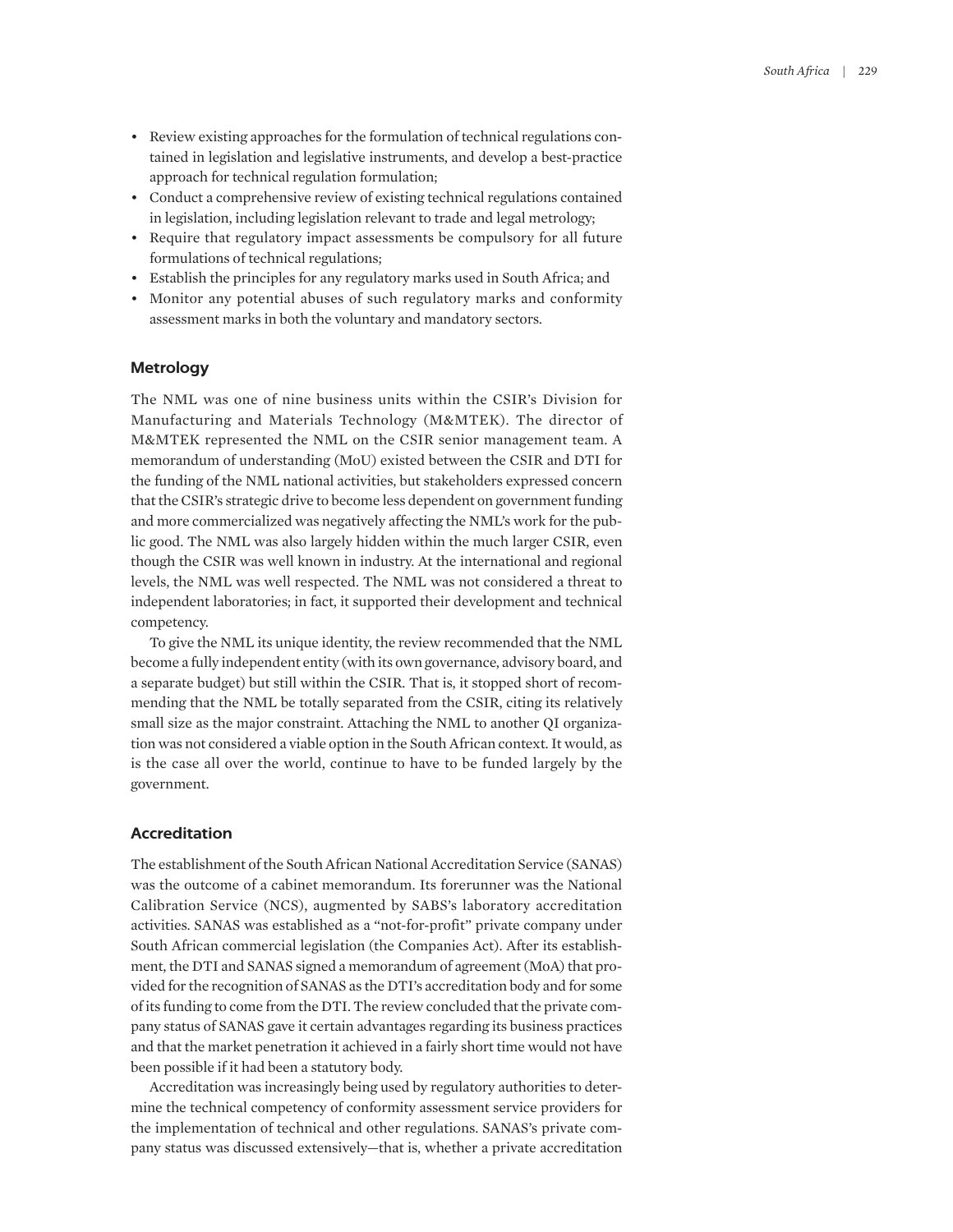organization could be used in the regulatory context by the regulatory authorities, or even whether it could act as a regulator itself. Furthermore, would the whole of government (ministries other than the DTI) be committed by the DTI– SANAS MoA to use SANAS as the sole national accreditation body?

There are two significant issues concerning regulators' use of accreditation bodies: (a) accreditors' ability to report the outcomes of their accreditation assessments to regulators, given their usual confidentiality arrangements with accredited clients; and (b) accreditors' ability to be indemnified in some way by the government to allow them to operate without fear of recrimination from accredited clients when acting on behalf of regulators. Both issues could be resolved if the accreditation contract between SANAS and its accredited entity dealt with them decisively, as agreed to beforehand.

The QI review recommended, in line with international good practices, that SANAS should not become a regulator in its own right, but that it should provide the independent evidence of technical competence on which the regulatory authorities could base their "approval" or "designation" of conformity assessment service providers.

The issue of enshrining SANAS's position as the sole national accreditation body was a bit more complicated. Three possibilities were considered:

- 1. Establishment of SANAS as a statutory body through an accreditation act
- 2. Continued operation as a private, not-for-gain company, enabled through an accreditation act
- 3. Continued operation as a private, not-for-gain company but with an extended MoA with the government as a whole.

Based on international trends, the South African legal system, and the independence issue, the second option—that is, for SANAS to continue operating as a private, not-for-gain company under the Companies Act and with its activities bolstered by an accreditation act—was considered the most appropriate. This would give SANAS the legal backing it required to act on behalf of all of government and indemnify it for regulatory work, while at the same time being less prone to government interference and able to react much faster to changing market requirements.

#### **Conformity assessment**

The conclusion of the QI review was that there would be considerable benefits and greater compliance with international requirements such as the WTO TBT Agreement if the system for demonstrating compliance with technical regulations, including compulsory specifications, were opened up to all competent providers, both in South Africa and abroad, based on their demonstrated competence to comply with South Africa's specific technical requirements. Such demonstration of technical competence should be through an objective and transparent process, as provided by SANAS accreditation or accreditation by its international multilateral recognition agreement partners.

It is, however, recognized that demonstration of technical competence is not the only criterion for acceptance of a service provider. Issues such as legal liability should also be considered. It is therefore essential that final acceptance of such service providers vest with the regulatory authority and not with SANAS, which should not have regulatory powers.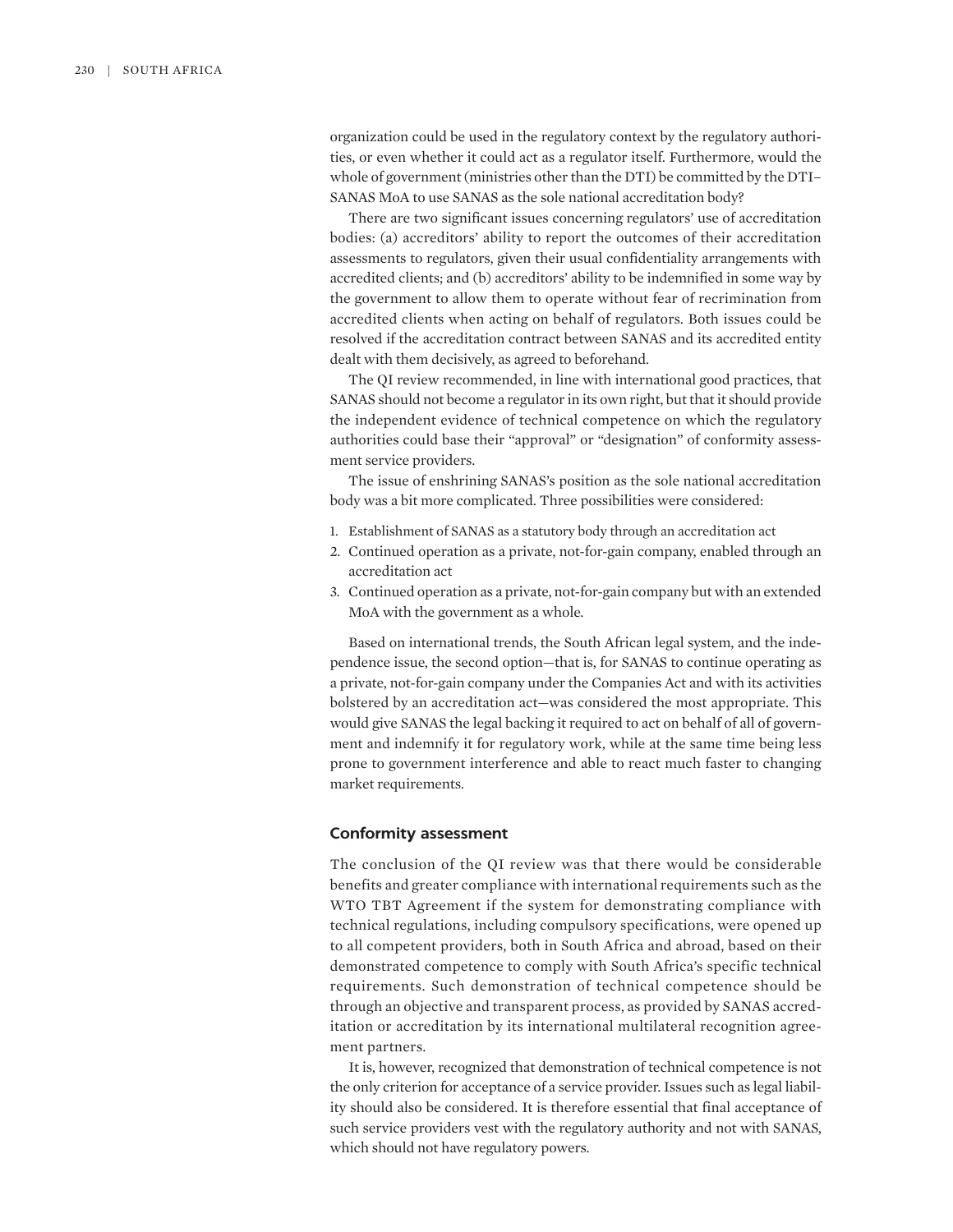#### **IMPLEMENTATION OF QI REVIEW RECOMMENDATIONS**

The recommendations of the QI review were wide-ranging, and their impact would be profound. The DTI accepted the report, which was also considered and endorsed by the National Economic Development and Labour Council (NEDLAC).<sup>5</sup> The DTI and the QI organizations started the long road of implementation in 2001. All the QI organizations were directed to implement the recommendations, either on their own or in cooperation with each other, and the DTI maintained an oversight role.

#### **Technical regulation**

Following the QI review, the DTI established an interministerial technical regulation coordination committee to discuss and agree on a coordinated approach to technical regulation. This resulted in the publication of the "Government Strategy towards an Efficient National Technical Regulation Framework (NTRF) for South Africa" (DTI 2006).

#### *NTRF strategy*

The purpose of the NTRF strategy was to establish and improve a common approach in terms of technical regulation responsibilities. It provided guidance to all departments responsible for the development, maintenance, and review of technical regulations. Although the strategy initially invited the "voluntary" implementation of the NTRF, it was envisaged that the NTRF would eventually be given legal certainty through the South African Technical Regulatory Act.

The strategy for formulation of the NTRF established the following broad guidelines, based on five internationally accepted elements of technical regulatory infrastructure:

- *The legislator.* The government as legislator faces the challenge of keeping regulatory intervention to a minimum, while still achieving the objective of protecting the health and safety of society and the environment. The proposed interventions are designed to promote innovation and competition among businesses rather than stifle them. Hence, a regulatory impact assessment (RIA) will be conducted that includes options and alternatives. For each RIA, a cost-benefit analysis, risks, and distributional impacts would be considered before a final decision is made. The various ministries at both the national and provincial levels would retain their mandates in this regard.
- *The regulator.* Various regulatory agencies oversee the implementation and administration of technical regulations at the national, provincial, and local levels. In high-risk cases, the regulatory agency may be required to approve commodities before marketing. This approval should be based on compliance evidence provided by a technically competent (that is, accredited) third-party conformity assessment service provider, the cost of which would be borne by the supplier. For all products, market surveillance will be conducted to identify products that do not meet technical regulation requirements, in order to initiate sanctions. Inspection bodies responsible for market surveillance should be accredited by SANAS.
- *Technical requirements.* The technical regulations—based on international or national standards where available and appropriate—will focus on performance requirements rather than prescription.<sup>6</sup> Moreover, only those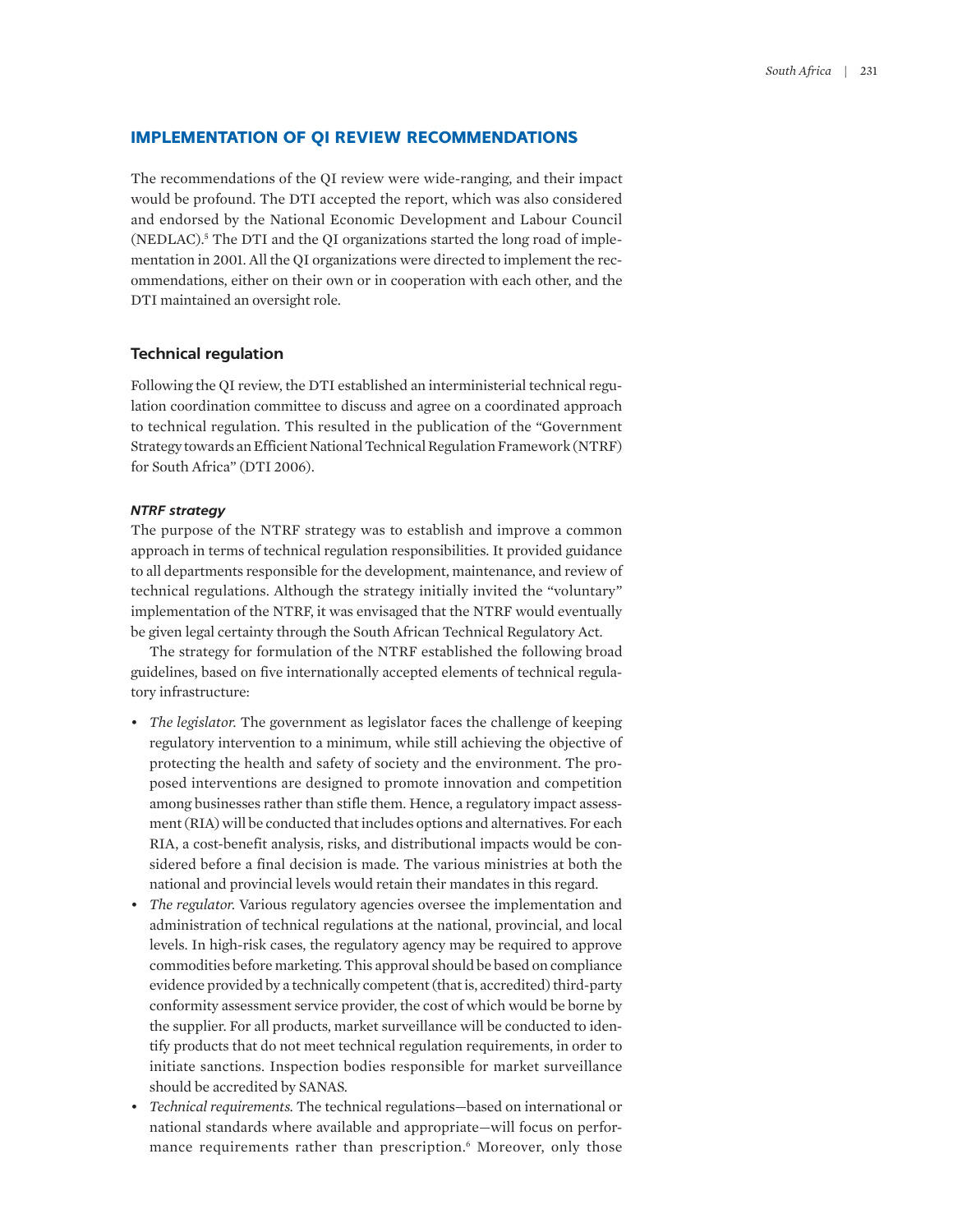elements of the standards that are relevant for achieving the objective of the technical regulation should be used. Hence, regulatory agencies need to be involved in the technical committees developing the national standards in this regard.

- *Conformity assessment.* Because South Africa did not have strong product liability legislation, conformity assessment requirements in technical regulations frequently called for various forms of "premarket" product testing or certification. A balance must be identified between the costs and the risks associated with these various forms of assessment and their effect on trade. The NTRF strategy did not provide a clear-cut definition of preferred modalities (such as the eight Modules of the European Union Global Approach for conformity assessment).<sup>7</sup>
- *Sanctions for noncompliance.* Technical regulations should contain appropriate but flexible sanctions or remedies to enforce compliance and penalize noncompliance. These could include fines, injunctions, corrective advertising, withdrawal of products, product recalls, negotiated settlements, and preventive actions by suppliers. Mechanisms must be established to ensure a consistent and balanced approach to the imposition of sanctions.

The NTRF strategy envisaged the establishment of the Technical Regulatory Office at the DTI with the main purpose of coordinating technical regulation across all ministries and regulatory agencies, as well as coordination of these with the QI organizations—such as SABS, SANAS, and NMISA—to facilitate the use of standards, accreditation, and metrology in technical regulation.

#### *NTRF implementation*

Many government departments and related agencies slowly implemented the NTRF. Accreditation became the common denominator for the designation of inspection bodies, testing laboratories, and certification bodies as the government withdrew from service delivery activities. Standards were increasingly used as the basis for technical regulation, even though there were still pockets of resistance among the regulatory agencies. The envisaged NTRF legislation did not come about, and neither did the envisaged Technical Regulation Office. Obtaining the necessary support from all affected ministries for such cross-cutting legislation and powers of control proved to be difficult, and other priorities become more important in the DTI over time.

#### **South African Bureau of Standards (SABS)**

Of the three main QI organizations, SABS was to undergo the most dramatic reengineering. Because of the major changes that were to take place, they were made in a number of definitive steps. The organizational structure was changed in three stages, the Standards Act was extensively revised, the new Compulsory Specifications Act was developed, and the administration of compulsory specifications and legal metrology were separated and placed in a newly established regulatory agency, the National Regulator for Compulsory Specifications (NRCS), under the DTI.

SABS, which hitherto had been placed under the Department of Arts, Culture, Science and Technology—together with other science councils, such as the CSIR, Human Sciences Research Council (HSRC), National Research Foundation (NRF), and others—was now placed under the DTI, together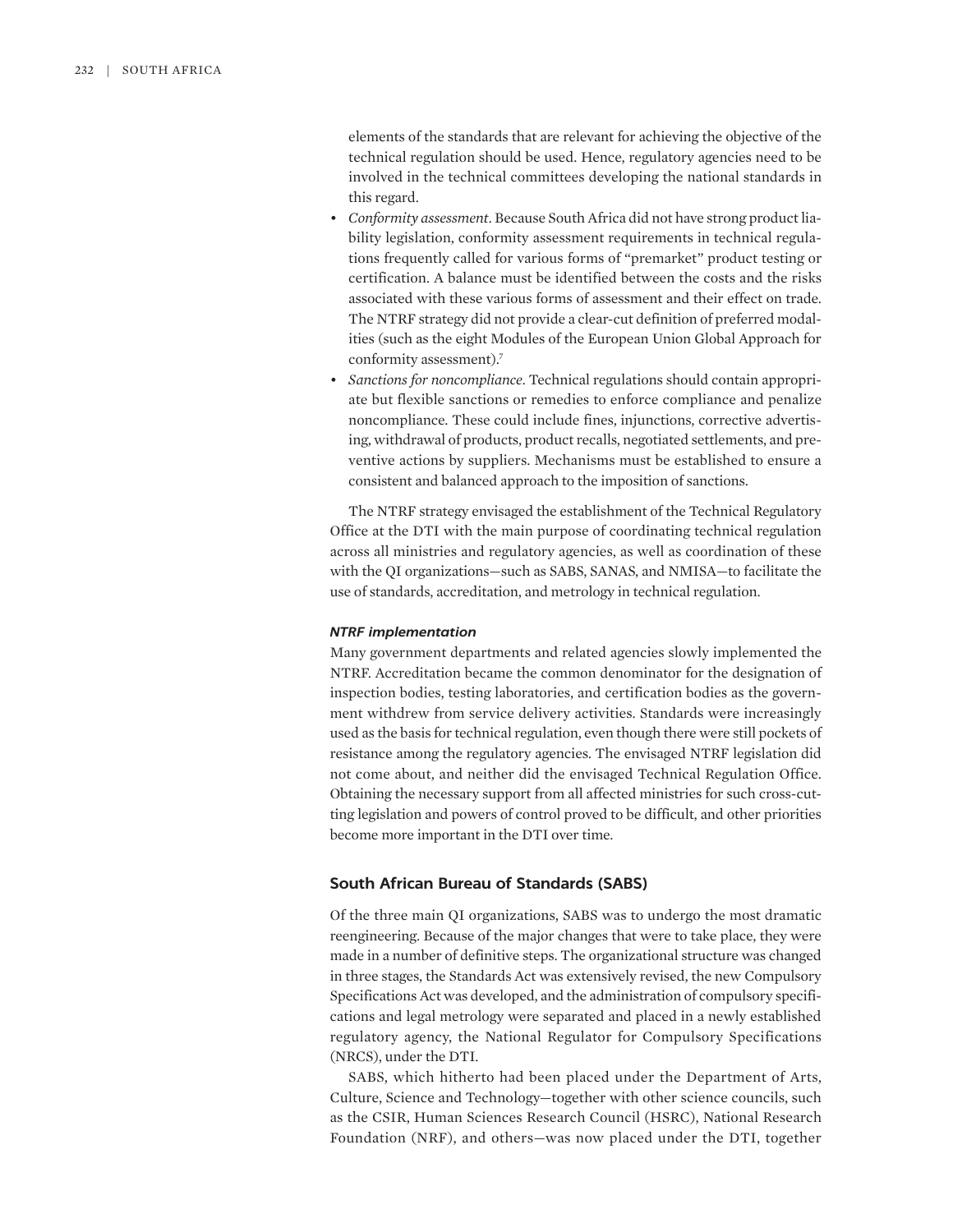with NMISA and SANAS, to foster coordination among the pinnacle public QI organizations and to align their activities with the government's industrial development and trade policies.

#### *Status quo before QI review publication*

Ever since its inception in 1946, the SABS structure had been organized in technology sectors. It had four engineering departments (civil, electrical, electronic, and mechanical) and three chemical departments (biological sciences, chemical, and fiber technology). Each of these departments provided the whole range of standardization services (standards development, inspection, testing, and product certification) as well as the administration of compulsory specifications. Some of the departments had also started to provide quality management system certification. Therefore, each of the departments was a standards organization in its own right within its specific technology sector.

The technology-based structure had quite a few advantages: good communication between the standards development and implementation sides, enhanced multiskilling, and an industry sector with a single point of entry. But the structure resulted in a bloated administration, the technology departments developed divergent practices over time, and there was heavy and mostly uncharted financial cross-subsidization between the "good for country" activities and commercial services.

SABS enjoyed a number of marketing advantages—some would argue, monopolistic in nature—that were either ensconced in the Standards Act or had developed over years:

- The national standards were prefixed with "SABS" instead of "SANS."
- Only permit holders (licensed manufacturers) were legally entitled to market their products as complying with SABS standards. Other certification organizations could not certify products to SABS standards. The annual permit fees constituted a large part of SABS's budget.
- The compulsory specifications were cooperatively developed between SABS and industry, largely without government interference, even though their final promulgation was in the hands of the Minister of Trade and Industry.
- The market surveillance of locally manufactured as well as imported products falling within the scope of compulsory specifications was conducted by SABS, for which it received an annual levy from suppliers, based on production volumes. This levy was negotiated annually between SABS and suppliers and was promulgated by the Minister of Trade and Industry in the *Government Gazette*.
- Although the SABS Mark (the product certification mark of SABS) was not a prerequisite for compliance with compulsory specifications, suppliers whose products were subject to a compulsory specification for which they could also obtain the SABS Mark did not pay the full levies.
- Testing of products for the SABS Mark and compulsory specifications was almost exclusively conducted in the more than 70 laboratories of SABS.

#### *Organizational reengineering*

A major restructuring exercise got under way from 1996 to 1998, driven by the SABS senior management, mostly recently appointed young technologists who had come up through the ranks. The technology "silos" of SABS were deconstructed within each department and rearranged into standards development, testing, and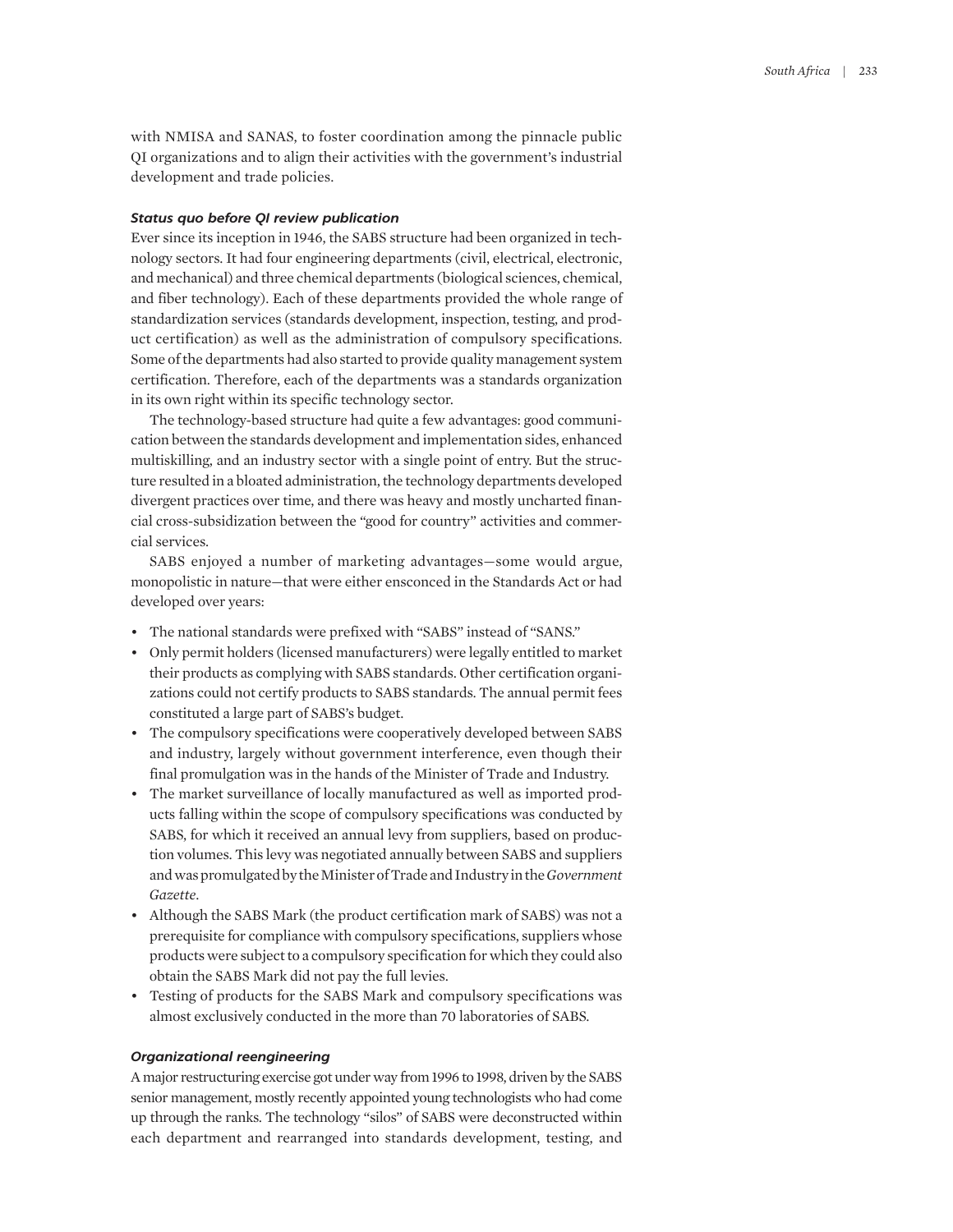certification units. Once these were established, the SABS structure as a whole was aligned accordingly, all the standards development was merged into the new Standards Department, and the testing and certification units were merged.

This reengineering provided the possibility to ring-fence the noncommercial from the commercial activities—a step demanded by the government, which had decided it would no longer subsidize commercial activities such as testing and certification; in other words, SABS would have to compete in the marketplace just like any other service provider. On the other hand, the government made the commitment that it would fund SABS's activities for the public good—that is, standards development and information. The regulatory work of SABS, such as administration of compulsory standards and legal metrology, was separated and placed in the noncommercial part for the time being.

The reengineering brought about new business challenges:

- Management expertise to lead the new functions had to be found.
- State funding for the commercial functions dried up, and some laboratories that were no longer financially sustainable had to be closed.
- Staff were reduced from approximately 1,400 to 1,000 through early retirements and resignations, with the loss of much expertise.

To manage the changes, external change facilitators were brought in from time to time. The clients of SABS were also not altogether happy with the changes, and negative perceptions had to be managed. But after the reengineering, it was possible to identify the actual costs of the "good for country" regulatory work for the first time, and the commercial entities had to become much more customer-focused. The road for future growth was clearer.

The final chapter in the reengineering of the SABS organizational structure was the commercialization of the testing and certification activities in 2002. They were established as wholly owned subsidiaries of SABS under South African company law; that is, they became tax-paying proprietary limited firms. This removed one of the major complaints of the private sector conformity assessment service providers, namely that SABS did not have to pay taxes; in other words, conformity assessment services became a level playing field. Once the legislation to establish the new National Regulator for Compulsory Specifications (NRCS) was promulgated in September 2008,<sup>8</sup> the regulatory activities of the SABS were separated and placed in the NRCS. The reengineering of the SABS organizational structure was now complete.

#### *Revision of the Standards Act*

The Standards Act was revised extensively, as follows:<sup>9</sup>

- The mandate of SABS to accredit organizations was removed to clear the way for SANAS to become the sole national accreditation organization.
- SABS was given the sole mandate to publish national standards, but SABS was also empowered to register other SDOs.
- The reference to national standards was liberalized, opening the way for any organization to declare compliance of its products or services with such standards if materially true, and it also allowed other certification organizations to use them rather than foreign standards.
- The administration of compulsory specifications was removed to clear the way for the separation of these functions from SABS.
- SABS was allowed to establish subsidiaries and operate in countries outside the borders of South Africa—that is, to become much more commercially oriented.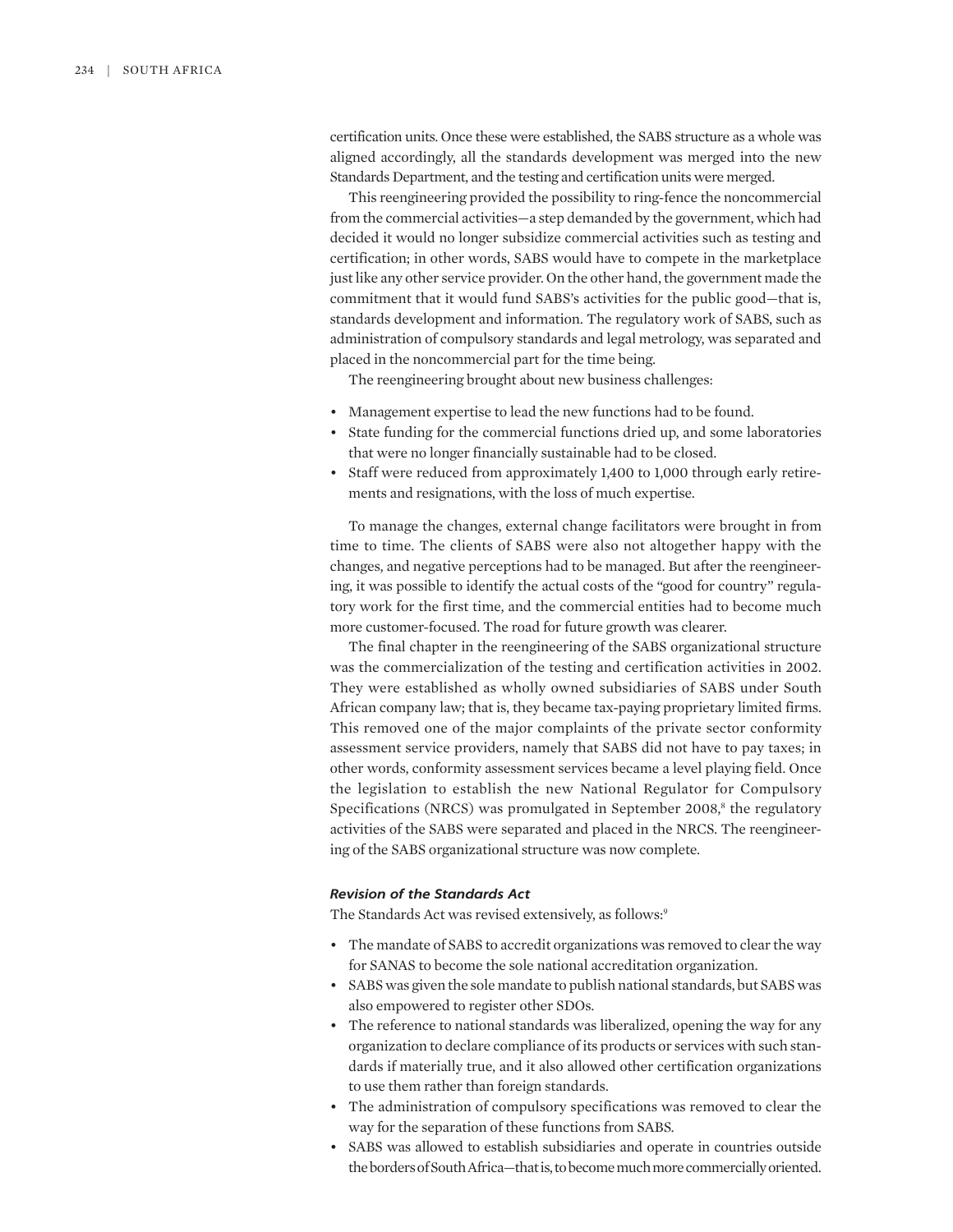#### **The National Metrology Laboratory (NML)**

In spite of the recommendation of the QI review that the NML should remain in the CSIR, albeit as a separate division, there was a groundswell of opinion that it would be better to establish the NML as an independent organization. Two issues in particular pushed this agenda: First, the DTI wanted to have control over all three of the pinnacle QI organizations, and the CSIR was under the control of the Department of Arts, Culture, Science and Technology, and would remain there because the CSIR was a science council proper. Second, as SABS and SANAS pursued international recognition as fully independent organizations under their own governance structures, this also became an imperative for the NML.

One of the main challenges for the NML to be established as an independent entity—namely, that it was still a small organization—was set aside when the metrology-in-chemistry activities of CSIR laboratories were merged with the NML. This merger nearly doubled the business side of the NML. The relevant legislation had to be developed, and in 2006 it was promulgated as the Measurement Units and Measurement Standards Act.10 The NML was separated from the CSIR and renamed the National Metrology Institute of South Africa (NMISA), under the DTI. The NMISA vigorously pursued international recognition through the Key Comparison Database of the International Bureau of Weights and Measures (BIPM) and played a major role in the development of the regional Intra-Africa Metrology System (AFRIMETS).

#### **Accreditation**

SANAS had been established just before the QI review. It had reached a useful market penetration as a "not-for-gain" private sector company and was vigorously pursuing recognition throughout the whole of government. SANAS was well positioned in the Southern African Development Community (SADC) as the only internationally recognized accreditation organization (as a signatory in 2000 to the International Accreditation Forum [IAF] Multilateral Recognition Agreement and the International Laboratory Accreditation Cooperation [ILAC] Mutual Recognition Arrangement), and it was well respected in Europe and Australia. Hence, the QI review did not have much to offer regarding the organizational structure of SANAS, nor its business practices, and there were no conflicts of interest of note to discuss. No major reengineering was thus recommended, other than the possible development of an accreditation law to ensure that SANAS would be designated the sole national accreditation organization and that it would be given certain indemnities to operate in the technical regulation domain, even though it would remain a private company.

However, the DTI wanted SANAS to have the same status as the other two pinnacle QI organizations, the SABS and NMISA—namely, to become a statutory body. This would bring about the legal certainty that SANAS was the sole national accreditation body for the whole of government, and it would give the government more influence in the governance of the organization. In 2006, SANAS became a public entity through the promulgation of the Accreditation for Conformity Assessment, Calibration and Good Laboratory Practice Act.11 The chief executive officer (CEO) of SANAS—who had a lot to do with the powerful position it had achieved in South Africa, regionally, and internationally resigned. The reengineering of accreditation was complete.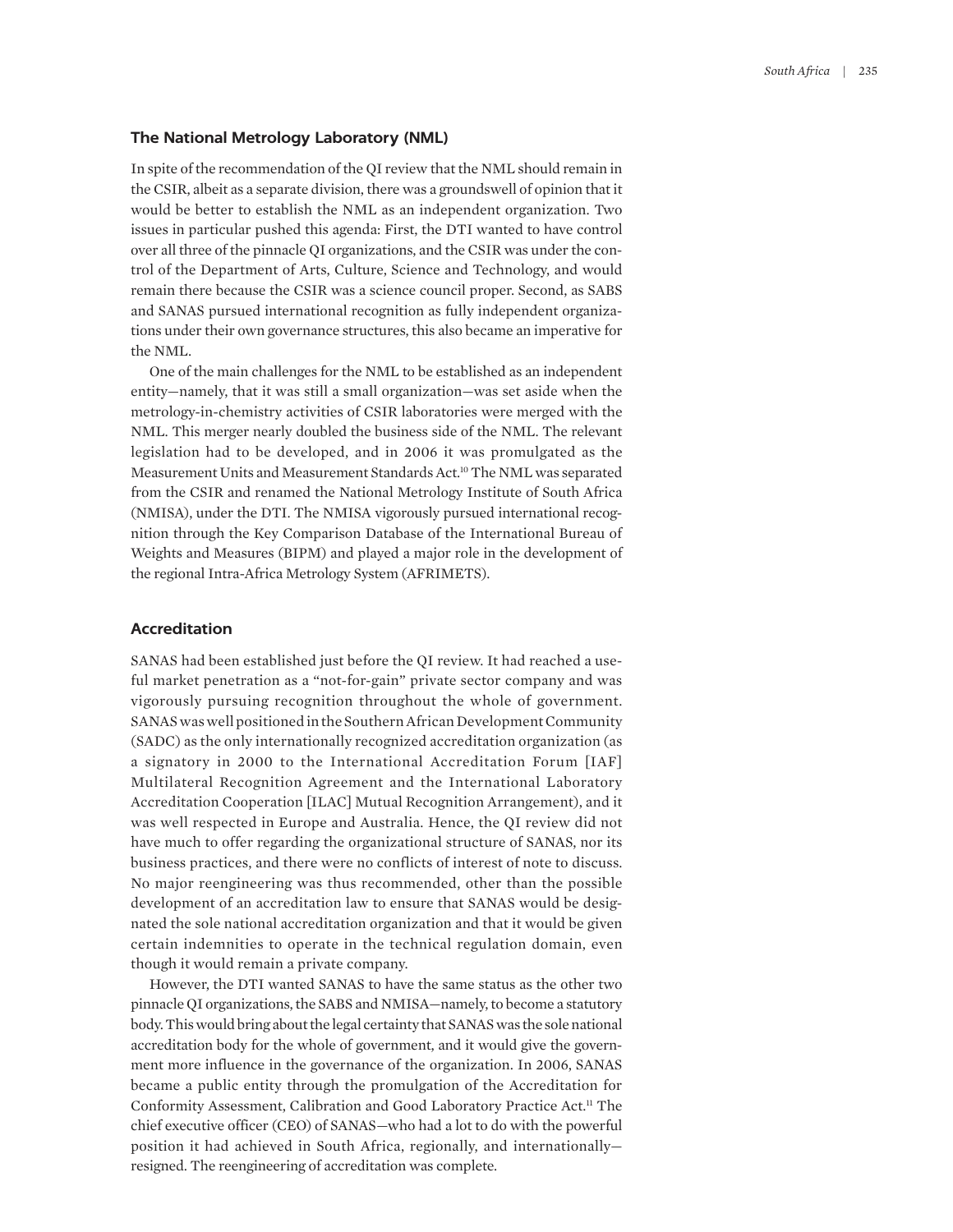#### **Remaining implementation challenges**

The main challenge remaining would be the development and promulgation of a definitive common approach to technical regulation (see the earlier "Technical Regulation" subsection) and the establishment of the Technical Regulation Office. The technical regulation regime of South Africa, although more compliant with the WTO TBT Agreement than in years past, is still fragmented and suboptimal. The notion that ministries should follow the NTRF strategy in a "voluntary" way is not always effective.

The lack of a common approach to technical regulation will come under additional pressure in the run-up to a common market in the SADC because countries need to learn to trust each others' technical regulation regimes. It may end up as a common regional approach just as in the 1990s, with the EU's promulgation of its New Approach Directives for technical regulation and the Global Approach for conformity assessment.<sup>12</sup>

#### **KEY SUCCESS FACTORS AND LESSONS LEARNED**

The reengineering of the South African QI took place without outside intervention or donor support. It is therefore a fairly unique story in the developing country context. The drivers and modalities are known, and these could be just as important in cases where countries are supported by donor activity.

#### **Government commitment and leadership**

When South Africa emerged from the apartheid years, the new government wanted to make sure that the QI was totally supportive of the socioeconomic development challenges that South Africa faced after the sanction years. Among the key success factors in the government's approach to the successful reengineering of the QI was the leadership provided by the government, as follows:

- *The DTI established a directorate with a specific focus to provide the QI with government support and guidance.* This directorate was led by individuals who understood the QI environment not only in South Africa but also internationally, and they had the ear of those at the political level—among others, the Minister of Trade and Industry.
- *The DTI made adequate funds available for the in-depth and independent review of the QI and technical regulation regime—a totally holistic approach.* This review not only encompassed the QI organizations at the national level but also benchmarked them against international practices and successful reengineering processes elsewhere. In addition, the needs of South African authorities and, importantly, of industry were the markers that had a major influence on the final decisions regarding reengineering. It was accepted that some good practices followed in high-income countries might not be useful in South Africa.
- *The QI review was discussed and agreed to not only in governmental circles but also in a much broader context* between government, industry, and labor representatives in a high-level national forum, NEDLAC. This paved the way, for example, for a smoother transition to new organizational structures that had to be negotiated with sometimes rather militant labor unions.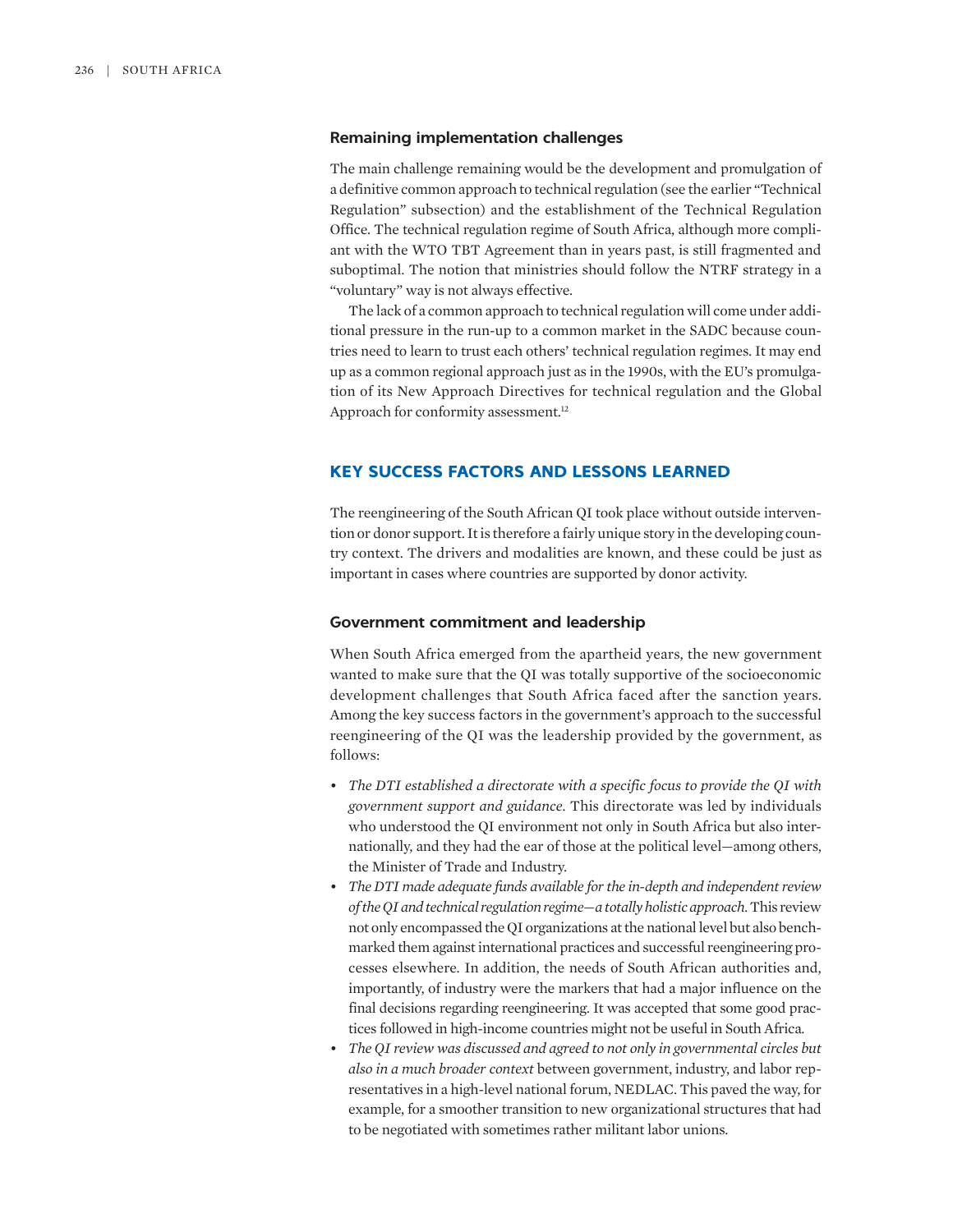#### **The QI organizations**

The transition from monopolistic status with regulatory powers to serviceoriented organizations without regulatory powers was not easy. It was facilitated by a number of factors:

- *Senior management that was relatively young, had been trained in strategic management, and had been exposed to good practices* through continuous interactions with peers in international organizations, such as the International Organization for Standardization (ISO), International Electrotechnical Commission (IEC), BIPM, International Organization for Legal Metrology (OIML), ILAC, and IAF. In many cases, the individuals in senior management of the South African QI were actively supported to become members in the governance structures of these organizations. The reengineering of QI organizations was driven internally by these individuals.
- *Facilitation and support of change management by outside change management experts.* They were not involved in determining the technical side of the changes, but they provided the necessary psychological backing and support for what were sometimes difficult changes for many employees.
- *Involvement of the labor unions* right from the start was an important element in keeping peace in the workplace during the difficult transition periods lasting a number of years.
- *Open and continuous communication from management to the workforce* regarding the reengineering needs, requirements, and actual processes at every stage ensured that disruptive rumor mongering was kept to an absolute minimum.
- *Stability and self-sufficiency of QI activity units before moving them to other organizations.* Separating activities from one organization to move them to another without upsetting the whole organization is successful if the part to be separated is established as a unique and self-contained entity within the organization before separation takes place.

#### **Timeline of QI reengineering**

Reengineering a total system takes time—more time than is often considered adequate. Planning the time frame for such changes should take the following into consideration:

- *The development and promulgation of new or revised legislation* takes years in any society, and it is not always easy because the QI is usually not high on the sociopolitical agenda of parliaments. Hence, such revisions and the development of new legislation are frequently not undertaken, and the reengineering process is consequently compromised.
- *Massive organizational changes* require time for planning, obtaining approval from governance structures, realigning budgets, and implementation (figure 2). Separating activities from one organization to establish them within an independent organization cannot be hurried.
- *Changes have to be decisive regarding milestones.* It is not useful to have the changes take place organically, because this allows silent sabotage to creep in.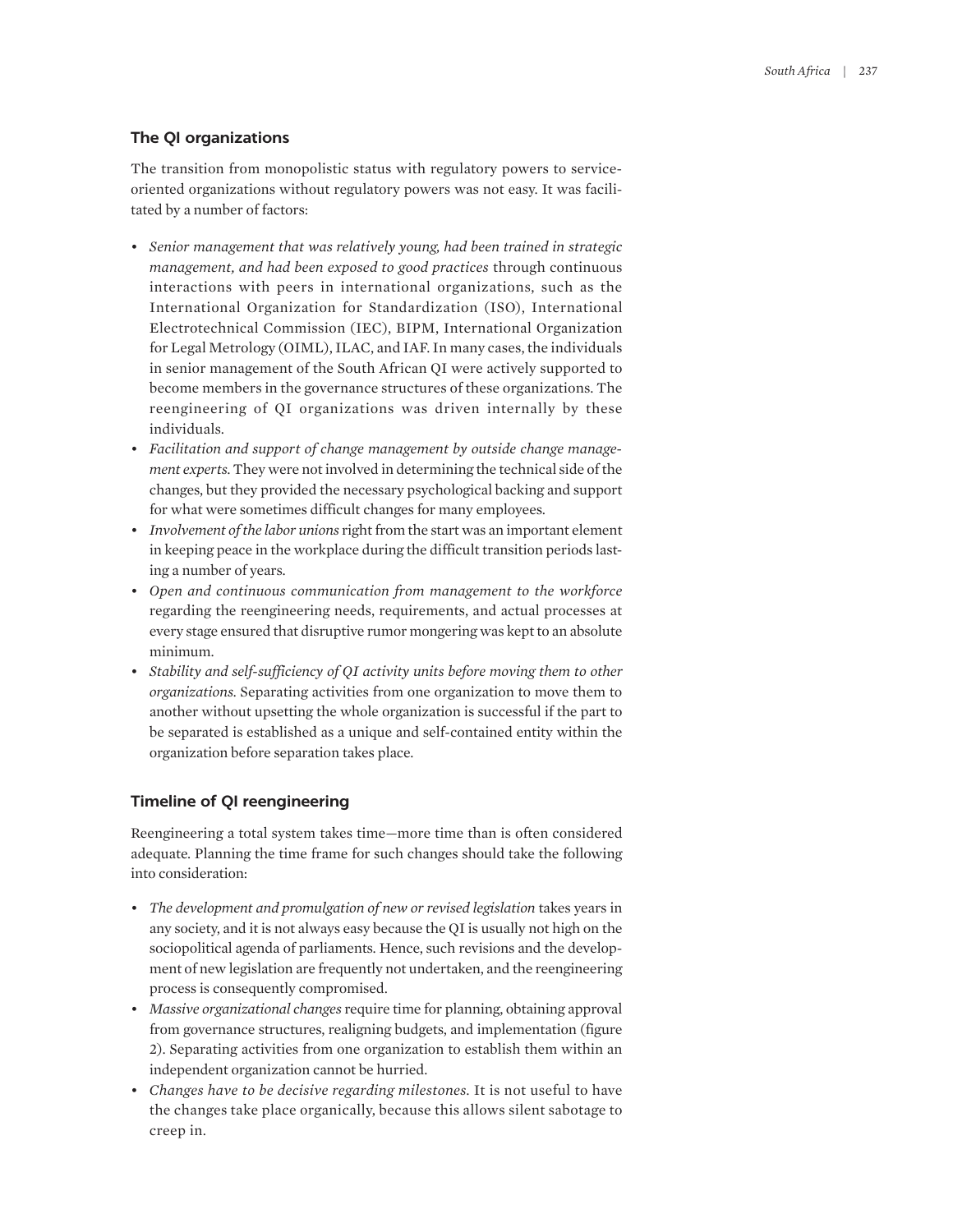**FIGURE 2**



#### **Main QI reengineering events in South Africa, 1994–2013**

*Note:* NMISA = National Metrology Institute of South Africa; NRCS = National Regulator for Compulsory Specifications; QI = quality infrastructure; SABS = South African Bureau of Standards; SANAS = South African National Accreditation System.

#### **CONCLUSION**

Reengineering a country's total QI system is possible, given the political will and leadership to do so. Adequate time should be allowed, and all stakeholders should be involved right from the beginning. Change management is very important. It is not necessary for a low- or middle-income country to wait for donor support; a tremendous amount of the reengineering can be done by dedicated and knowledgeable individuals within the country.

#### **NOTES**

- 1. The Metre Convention is an international treaty signed in 1875 that created the International Bureau of Weights and Measures (BIPM), established the metric system, and addresses the base units of scientific metrology.
- 2. In South Africa, ministries are designated "departments."
- 3. The department has since been separated into the Department of Arts and Culture and the Department of Science and Technology.
- 4. By declaring them mandatory, these compulsory specifications are technical regulations in terms of the WTO TBT Agreement definitions.
- 5. NEDLAC is the vehicle by which government, labor, business, and community organizations seek to cooperate, through problem solving and negotiation, on economic, labor, and development issues and related challenges facing the country.
- 6. *Performance-based* technical regulations "specify the desired objective in precise terms but allow the regulated entity to determine their own technique for achieving the outcome," whereas *prescriptive* technical regulations "specify the means for attaining the specified outcome" (DTI 2006, 23–23).
- 7. For more information about the EU's modules for conformity assessment under its Global Approach Directive, see the summary, "CE Conformity Marking," on the EUR-Lex website: https://eur-lex.europa.eu/legal-content/EN/TXT/?uri=LEGISSUM%3Al21013.
- 8. Act No. 5 of 2008, published July 4, 2008, *Government Gazette* 517 (31216): https://www .thedti.gov.za/business\_regulation/acts/national\_regulator\_act.pdf.
- 9. Act No. 8 of 2008, published July 18, 2008, *Government Gazette* 517 (31253): https://www .thedti.gov.za/business\_regulation/acts/standards\_act.pdf.